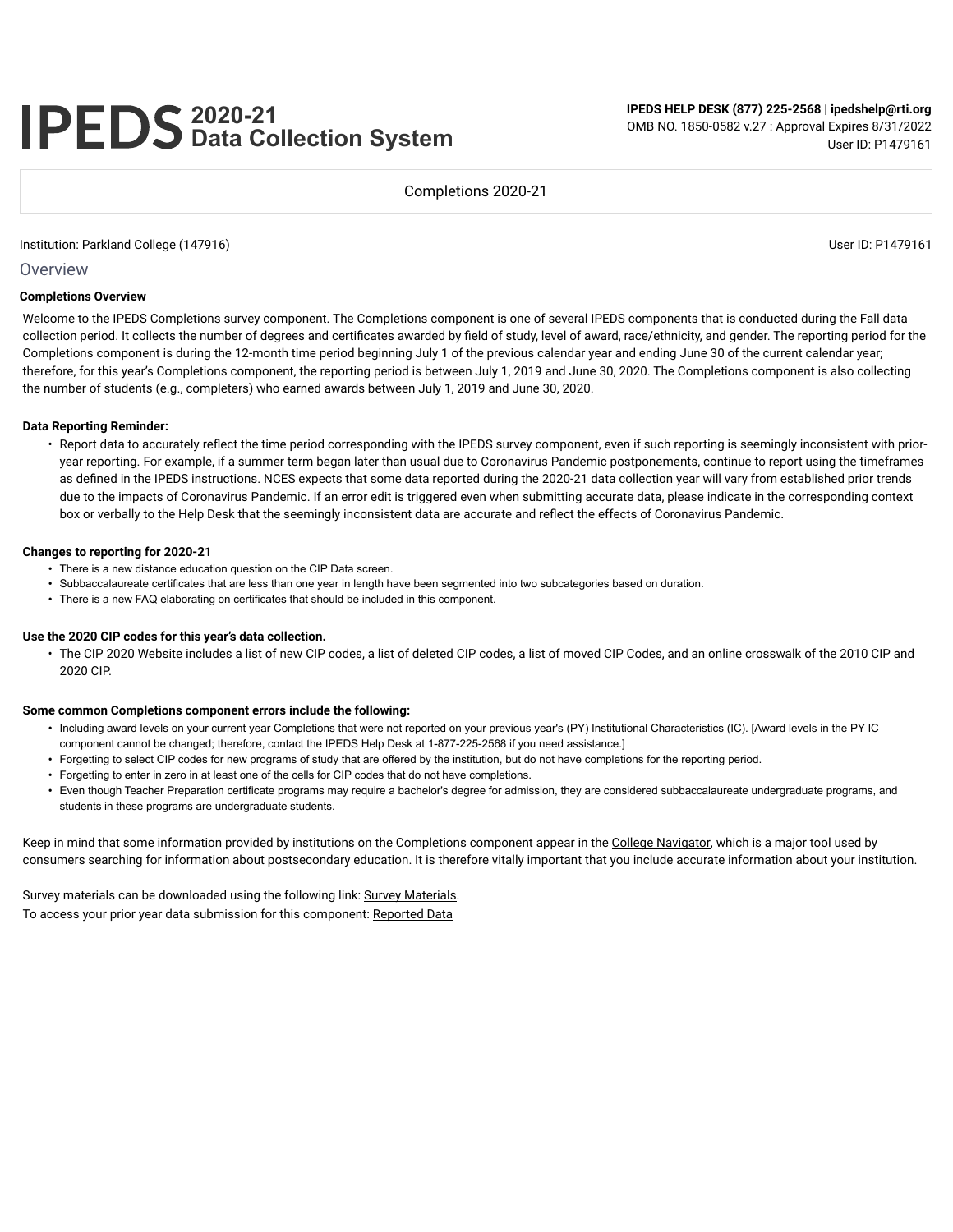# Institution: Parkland College (147916) Contract the USE of the USE of the USE of the USE of the USE of the USE

# Completions CIP Data

Completions CIP Data

| CIP Code                                          | <b>Award Level</b>            | Major          | Gender      | Non<br>Resident<br>Alien | Hispanic<br>/ Latino | American<br>Indian or<br>Alaska<br>Native | Asian       | <b>Black or</b><br>African<br>American | Native<br>Hawaiian<br>or Other<br>Pacific<br>Islander | White          | Two or<br>more<br>Races | Race/<br>ethnicity<br>unknown | Total          | Distance<br>education<br>program |
|---------------------------------------------------|-------------------------------|----------------|-------------|--------------------------|----------------------|-------------------------------------------|-------------|----------------------------------------|-------------------------------------------------------|----------------|-------------------------|-------------------------------|----------------|----------------------------------|
| 01.0101                                           | 2 - Awards of<br>at least 900 |                | Men         | $\mathbf 0$              | 0                    | $\mathbf 0$                               | 0           | 0                                      | 0                                                     | 3              | 0                       | 0                             | 3              |                                  |
| Agricultural Business and                         | but less than                 | 1              | Women 0     |                          | 0                    | 0                                         | 0           | 0                                      | 0                                                     | 3              | 0                       | 0                             | 3              |                                  |
| Management, General                               | 1,800 clock<br>hours          |                | Total       | 0                        | 0                    | 0                                         | 0           | 0                                      | 0                                                     | 6              | 0                       | 0                             | 6              | No                               |
| 01.0101                                           | 3 - Associate's               |                | Men         | 0                        | 0                    | $\mathbf 0$                               | 0           | 0                                      | 0                                                     | 6              | 0                       | 0                             | 6              |                                  |
| Agricultural Business and                         | degree                        | $\mathbf{1}$   | Women 0     |                          | 0                    | 0                                         | 0           | 0                                      | 0                                                     | $\overline{2}$ | 0                       | 0                             | $\overline{2}$ |                                  |
| Management, General                               |                               |                | Total       | 0                        | 0                    | $\mathbf 0$                               | $\mathbf 0$ | $\mathbf 0$                            | 0                                                     | 8              | 0                       | 0                             | 8              | No                               |
| 01.0102                                           | 3 - Associate's               |                | Men         | 0                        | 0                    | $\mathbf 0$                               | $\mathbf 0$ | 0                                      | 0                                                     | 1              | 0                       | 0                             | $\mathbf{1}$   |                                  |
| Agribusiness/Agricultural Business                | degree                        | 1              | Women 0     |                          | 0                    | $\mathbf 0$                               | 0           | 0                                      | 0                                                     | 0              | 0                       | 0                             | 0              |                                  |
| Operations                                        |                               |                | Total       | 0                        | 0                    | $\mathbf 0$                               | 0           | 0                                      | 0                                                     | 1              | 0                       | 0                             | 1              | No                               |
| 01.0106                                           |                               |                | Men         | 0                        | 0                    | $\mathbf 0$                               | $\mathbf 0$ | $\mathbf 0$                            | 0                                                     | 1              | 0                       | 0                             | 1              |                                  |
| <b>Agricultural Business</b>                      | 3 - Associate's<br>degree     | 1              | Women 0     |                          | 0                    | 0                                         | 0           | $\mathbf 0$                            | 0                                                     | 0              | 0                       | 0                             | $\mathbf 0$    |                                  |
| Technology/Technician                             |                               |                | Total       | 0                        | 0                    | 0                                         | 0           | 0                                      | 0                                                     | 1              | 0                       | 0                             | 1              | No                               |
| 01.0204                                           | 1b - Awards of                |                | Men         | 0                        | $\mathbf{1}$         | 0                                         | 0           | 0                                      | 0                                                     | 18             | 0                       | 0                             | 19             |                                  |
| <b>Agricultural Power Machinery</b>               | 300-899 clock                 | $\overline{1}$ | Women 0     |                          | 0                    | $\mathbf 0$                               | $\mathbf 0$ | $\mathbf 0$                            | 0                                                     | 3              | 0                       | 0                             | 3              |                                  |
| Operation                                         | hours                         |                | Total       | 0                        | 1                    | 0                                         | $\mathbf 0$ | 0                                      | 0                                                     | 21             | 0                       | 0                             | 22             | No                               |
| 01.0204                                           |                               |                | Men         | 0                        | 0                    | $\mathbf 0$                               | $\mathbf 0$ | 0                                      | 0                                                     | 9              | 0                       | 1                             | 10             |                                  |
| <b>Agricultural Power Machinery</b>               | 3 - Associate's<br>degree     | 1              | Women 0     |                          | 0                    | 0                                         | 0           | 0                                      | 0                                                     | 3              | 0                       | 0                             | 3              |                                  |
| Operation                                         |                               |                | Total       | $\Omega$                 | 0                    | $\mathbf 0$                               | $\mathbf 0$ | 0                                      | 0                                                     | 12             | 0                       | 1                             | 13             | No                               |
| 01.0307                                           | 2 - Awards of<br>at least 900 |                | Men         | 0                        | 0                    | 0                                         | $\mathbf 0$ | 0                                      | 0                                                     | 0              | 0                       | 0                             | 0              |                                  |
| Horse Husbandry/Equine Science                    | but less than                 | $\mathbf{1}$   | Women 0     |                          | 0                    | 0                                         | 0           | 0                                      | 0                                                     | 0              | 0                       | 0                             | 0              |                                  |
| and Management                                    | 1,800 clock<br>hours          |                | Total       | 0                        | 0                    | 0                                         | 0           | 0                                      | 0                                                     | 0              | 0                       | 0                             | 0              | No                               |
| 01.0307                                           |                               |                | Men         | 0                        | 0                    | $\mathbf 0$                               | 0           | 0                                      | 0                                                     | 0              | 0                       | 0                             | 0              |                                  |
| Horse Husbandry/Equine Science                    | 3 - Associate's<br>degree     | 1              | Women 0     |                          | 0                    | 0                                         | 0           | 0                                      | 0                                                     | 0              | 0                       | 0                             | 0              |                                  |
| and Management                                    |                               |                | Total       | 0                        | 0                    | 0                                         | 0           | 0                                      | 0                                                     | 0              | 0                       | 0                             | $\mathbf 0$    | No                               |
|                                                   | 1b - Awards of                |                | Men         | 0                        | 0                    | $\mathbf 0$                               | $\mathbf 0$ | 0                                      | 0                                                     | 1              | 1                       | 0                             | $\overline{2}$ |                                  |
| 01.0605<br>Landscaping and Groundskeeping         | 300-899 clock                 | $\mathbf{1}$   | Women 0     |                          | 1                    | 0                                         | 1           | 1                                      | 0                                                     | 5              | 0                       | 0                             | 8              |                                  |
|                                                   | hours                         |                | Total       | 0                        | 1                    | 0                                         | 1           | 1                                      | 0                                                     | 6              | 1                       | 0                             | 10             | No                               |
|                                                   |                               |                | Men         | 0                        | 0                    | 0                                         | 0           | 0                                      | 0                                                     | 0              | 1                       | 0                             | 1              |                                  |
| 01.0605<br>Landscaping and Groundskeeping         | 3 - Associate's<br>degree     | 1              | Women 0     |                          | $\mathbf{1}$         | $\mathbf 0$                               | 0           | $\mathbf 0$                            | 0                                                     | 6              | 0                       | 0                             | $\overline{7}$ |                                  |
|                                                   |                               |                | Total       | 0                        | $\mathbf{1}$         | $\mathbf 0$                               | 0           | $\mathbf 0$                            | 0                                                     | 6              | $\mathbf{1}$            | 0                             | 8              | No                               |
| 01.0608                                           | 1b - Awards of                |                | Men         | $\mathbf 0$              | 0                    | 0                                         | 0           | 0                                      | 0                                                     | 0              | 0                       | 0                             | 0              |                                  |
| Floriculture/Floristry Operations and             | 300-899 clock   1             |                | Women 0     |                          | $\overline{2}$       | $\mathbf 0$                               | 0           | 0                                      | 0                                                     | 1              | 0                       | 0                             | 3              |                                  |
| Management                                        | hours                         |                | Total       | 0                        | $\overline{2}$       | 0                                         | 0           | 0                                      | 0                                                     | 1              | 0                       | 0                             | 3              | <b>No</b>                        |
| 01.8301                                           |                               |                | Men         | $\mathbf 0$              | 0                    | $\mathbf 0$                               | 0           | 0                                      | 0                                                     | 1              | 0                       | 0                             | $\mathbf{1}$   |                                  |
| Veterinary/Animal Health                          | 3 - Associate's               | $\mathbf{1}$   | Women $ 0 $ |                          | 0                    | 0                                         | 1           | 0                                      | 0                                                     | 21             | 0                       | 0                             | 22             |                                  |
| Technology/Technician and<br>Veterinary Assistant | degree                        |                | Total       | 0                        | 0                    | 0                                         | 1           | 0                                      | 0                                                     | 22             | 0                       | 0                             | 23             | No                               |
|                                                   |                               |                | Men         | 0                        | 0                    | 0                                         | 0           | 1                                      | 0                                                     | 2              | 0                       | 0                             | 3              |                                  |
| 09.0701                                           | 3 - Associate's               | 1              | Women 0     |                          | 0                    | 0                                         | 0           | $\mathbf{1}$                           | 0                                                     | 0              | 1                       | 0                             | $\overline{2}$ |                                  |
| Radio and Television                              | degree                        |                | Total       | 0                        | 0                    | $\mathbf 0$                               | 0           | $\mathbf{2}$                           | 0                                                     | $\mathbf{2}$   | 1                       | 0                             | 5              | No                               |
|                                                   |                               | $\mathbf{1}$   | Men         | 0                        | 0                    | $\mathbf 0$                               | 0           | $\mathbf 2$                            | 0                                                     | 3              | 0                       | 1                             | 6              |                                  |
|                                                   |                               |                |             |                          |                      |                                           |             |                                        |                                                       |                |                         |                               |                |                                  |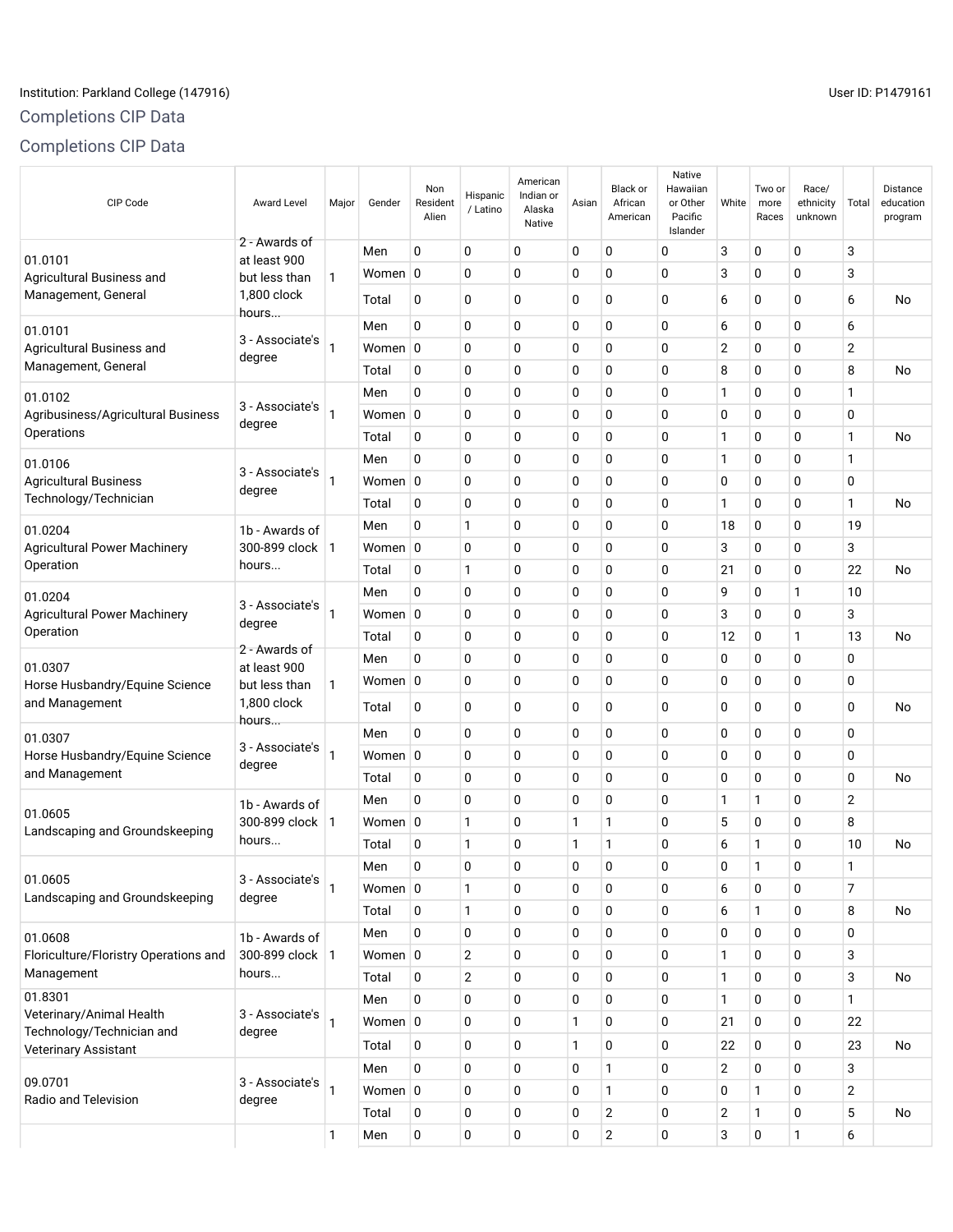| 1b - Awards of |                                                                                                                                                                                                                                                          |                                                                                                                                                                                           |          | 0                                                                                                                                                                         | 0           | 0              | 1            | 0         | 1              | 1            | 0 | 3              |    |
|----------------|----------------------------------------------------------------------------------------------------------------------------------------------------------------------------------------------------------------------------------------------------------|-------------------------------------------------------------------------------------------------------------------------------------------------------------------------------------------|----------|---------------------------------------------------------------------------------------------------------------------------------------------------------------------------|-------------|----------------|--------------|-----------|----------------|--------------|---|----------------|----|
| hours          |                                                                                                                                                                                                                                                          | Total                                                                                                                                                                                     | 0        | $\mathbf 0$                                                                                                                                                               | $\mathbf 0$ | 0              | 3            | 0         | 4              | $\mathbf{1}$ | 1 | 9              | No |
|                |                                                                                                                                                                                                                                                          | Men                                                                                                                                                                                       | 0        | 1                                                                                                                                                                         | $\mathbf 0$ | 0              | 0            | 0         | $\mathbf{1}$   | 0            | 0 | $\overline{2}$ |    |
|                | 1                                                                                                                                                                                                                                                        |                                                                                                                                                                                           |          | $\mathbf 0$                                                                                                                                                               | $\mathbf 0$ | 0              | 0            | 0         | 1              | 0            | 0 | 1              |    |
|                |                                                                                                                                                                                                                                                          | Total                                                                                                                                                                                     | 0        | 1                                                                                                                                                                         | 0           | 0              | 0            | 0         | $\overline{2}$ | 0            | 0 | 3              | No |
|                |                                                                                                                                                                                                                                                          | Men                                                                                                                                                                                       | 0        | $\sqrt{2}$                                                                                                                                                                | $\mathbf 0$ | 0              | 0            | 0         | 1              | 0            | 0 | 3              |    |
|                | 1                                                                                                                                                                                                                                                        |                                                                                                                                                                                           |          | $\mathbf 0$                                                                                                                                                               | $\mathbf 0$ | 0              | 0            | 0         | 1              | 0            | 0 | $\mathbf{1}$   |    |
|                |                                                                                                                                                                                                                                                          | Total                                                                                                                                                                                     | 0        | $\overline{2}$                                                                                                                                                            | $\mathbf 0$ | 0              | 0            | 0         | $\overline{2}$ | 0            | 0 | 4              | No |
| 1b - Awards of |                                                                                                                                                                                                                                                          | Men                                                                                                                                                                                       | 0        | $\mathbf 0$                                                                                                                                                               | $\mathbf 0$ | 0              | 0            | 0         | 0              | $\mathbf{1}$ | 0 | 1              |    |
|                |                                                                                                                                                                                                                                                          |                                                                                                                                                                                           |          | $\mathbf 0$                                                                                                                                                               | $\mathbf 0$ | 0              | 0            | 0         | 1              | 0            | 0 | 1              |    |
| hours          |                                                                                                                                                                                                                                                          | Total                                                                                                                                                                                     | 0        | $\mathbf 0$                                                                                                                                                               | $\mathbf 0$ | 0              | 0            | 0         | 1              | $\mathbf{1}$ | 0 | $\overline{2}$ | No |
| 1b - Awards of |                                                                                                                                                                                                                                                          | Men                                                                                                                                                                                       | 0        | $\mathbf 0$                                                                                                                                                               | $\mathbf 0$ | 0              | 0            | 0         | 0              | 0            | 0 | 0              |    |
|                |                                                                                                                                                                                                                                                          |                                                                                                                                                                                           |          | $\mathbf 0$                                                                                                                                                               | $\mathbf 0$ | 1              | 0            | 0         | 0              | 0            | 0 | 1              |    |
| hours          |                                                                                                                                                                                                                                                          | Total                                                                                                                                                                                     | 0        | $\mathbf 0$                                                                                                                                                               | $\mathbf 0$ | 1              | 0            | 0         | 0              | 0            | 0 | 1              | No |
|                |                                                                                                                                                                                                                                                          | Men                                                                                                                                                                                       | 0        | $\mathbf{1}$                                                                                                                                                              | $\mathbf 0$ | 0              | 0            | 0         | 0              | 0            | 0 | $\mathbf{1}$   |    |
|                | 1                                                                                                                                                                                                                                                        |                                                                                                                                                                                           |          | $\mathbf 0$                                                                                                                                                               | 0           | 0              | 0            | 0         | 0              | 0            | 0 | 0              |    |
|                |                                                                                                                                                                                                                                                          | Total                                                                                                                                                                                     | 0        | 1                                                                                                                                                                         | $\mathbf 0$ | 0              | 0            | 0         | 0              | 0            | 0 | 1              | No |
| 1b - Awards of |                                                                                                                                                                                                                                                          | Men                                                                                                                                                                                       | 0        | $\mathbf 0$                                                                                                                                                               | $\mathbf 0$ | 0              | 0            | 0         | 1              | 0            | 1 | $\mathbf{2}$   |    |
|                |                                                                                                                                                                                                                                                          |                                                                                                                                                                                           |          | $\mathbf 0$                                                                                                                                                               | $\mathbf 0$ | 0              | 0            | 0         | 0              | 0            | 0 | 1              |    |
| hours          |                                                                                                                                                                                                                                                          | Total                                                                                                                                                                                     | 1        | $\mathbf 0$                                                                                                                                                               | $\mathbf 0$ | 0              | 0            | 0         | 1              | 0            | 1 | 3              | No |
|                |                                                                                                                                                                                                                                                          | Men                                                                                                                                                                                       | 0        | $\overline{2}$                                                                                                                                                            | $\mathbf 0$ | $\overline{2}$ | 1            | 0         | 19             | 0            | 1 | 25             |    |
|                |                                                                                                                                                                                                                                                          |                                                                                                                                                                                           |          | $\mathbf 0$                                                                                                                                                               | $\mathbf 0$ | 0              | 0            | 0         | 1              | 0            | 0 | 1              |    |
| hours          |                                                                                                                                                                                                                                                          | Total                                                                                                                                                                                     | 0        | $\overline{2}$                                                                                                                                                            | $\mathbf 0$ | $\overline{2}$ | 1            | 0         | 20             | 0            | 1 | 26             | No |
| 1b - Awards of |                                                                                                                                                                                                                                                          | Men                                                                                                                                                                                       | 0        | $\mathbf 0$                                                                                                                                                               | $\mathbf 0$ | 0              | 0            | 0         | 3              | 0            | 0 | 3              |    |
|                |                                                                                                                                                                                                                                                          |                                                                                                                                                                                           |          | $\mathbf 0$                                                                                                                                                               | $\mathbf 0$ | 0              | 0            | 0         | 0              | 0            | 0 | 0              |    |
| hours          |                                                                                                                                                                                                                                                          | Total                                                                                                                                                                                     | 0        | $\mathbf 0$                                                                                                                                                               | $\mathbf 0$ | 0              | 0            | 0         | 3              | 0            | 0 | 3              | No |
|                |                                                                                                                                                                                                                                                          | Men                                                                                                                                                                                       | 0        | $\mathbf 0$                                                                                                                                                               | $\mathbf 0$ | 0              | 0            | 0         | 3              | 0            | 0 | 3              |    |
|                | 1                                                                                                                                                                                                                                                        |                                                                                                                                                                                           |          | $\mathbf 0$                                                                                                                                                               | $\mathbf 0$ | 0              | 0            | 0         | 0              | 0            | 0 | 0              |    |
|                |                                                                                                                                                                                                                                                          | Total                                                                                                                                                                                     | 0        | 0                                                                                                                                                                         | 0           | 0              | 0            | 0         | 3              | 0            | 0 | 3              | No |
|                |                                                                                                                                                                                                                                                          | Men                                                                                                                                                                                       | 0        | 0                                                                                                                                                                         | $\mathbf 0$ | 0              | 0            | 0         | 0              | 0            | 0 | 0              |    |
|                | 1                                                                                                                                                                                                                                                        |                                                                                                                                                                                           |          | $\mathbf 0$                                                                                                                                                               | $\mathbf 0$ | 0              | 0            | 0         | 0              | 0            | 0 | 0              |    |
|                |                                                                                                                                                                                                                                                          | Total                                                                                                                                                                                     | 0        | 0                                                                                                                                                                         | 0           | 0              | 0            | 0         | 0              | 0            | 0 | 0              | No |
|                |                                                                                                                                                                                                                                                          | Men                                                                                                                                                                                       | 0        | $\mathbf 0$                                                                                                                                                               | $\mathbf 0$ | 0              | 0            | 0         | 1              | 0            | 0 | $\mathbf{1}$   |    |
|                |                                                                                                                                                                                                                                                          |                                                                                                                                                                                           |          | $\mathbf 0$                                                                                                                                                               | $\mathbf 0$ | 0              | 0            | 0         | 0              | 0            | 0 | 0              |    |
| hours          |                                                                                                                                                                                                                                                          | Total                                                                                                                                                                                     | 0        | $\mathbf 0$                                                                                                                                                               | $\mathbf 0$ | 0              | 0            | 0         | 1              | 0            | 0 | 1              | No |
|                |                                                                                                                                                                                                                                                          | Men                                                                                                                                                                                       | 1        | $\mathbf 0$                                                                                                                                                               | $\mathbf 0$ | 0              | 0            | 0         | 0              | 0            | 0 | 1              |    |
|                |                                                                                                                                                                                                                                                          |                                                                                                                                                                                           |          | $\mathbf 0$                                                                                                                                                               | 0           | 0              | 0            | 0         | 0              | 0            | 0 | 0              |    |
| hours          |                                                                                                                                                                                                                                                          | Total                                                                                                                                                                                     | 1        | $\mathbf 0$                                                                                                                                                               | $\mathbf 0$ | 0              | 0            | 0         | 0              | 0            | 0 | 1              | No |
|                |                                                                                                                                                                                                                                                          | Men                                                                                                                                                                                       | $\Omega$ | $\mathbf{1}$                                                                                                                                                              | $\mathbf 0$ | 0              | $\mathbf{1}$ | 0         | 5              | $\mathbf{1}$ | 0 | 8              |    |
|                |                                                                                                                                                                                                                                                          |                                                                                                                                                                                           |          | $\mathbf 0$                                                                                                                                                               | 0           | 0              | 0            | 0         | $\overline{2}$ | 0            | 1 | 3              |    |
| hours          |                                                                                                                                                                                                                                                          | Total                                                                                                                                                                                     | 0        | 1                                                                                                                                                                         | $\mathbf 0$ | 0              | 1            | 0         | $\overline{7}$ | 1            | 1 | 11             | No |
|                |                                                                                                                                                                                                                                                          | Men                                                                                                                                                                                       | 0        | $\mathbf 0$                                                                                                                                                               | $\mathbf 0$ | 0              | 0            | 0         | 1              | 0            | 1 | $\mathbf{2}$   |    |
|                |                                                                                                                                                                                                                                                          |                                                                                                                                                                                           |          | $\mathbf 0$                                                                                                                                                               | $\mathbf 0$ | 0              | 0            | 0         | 1              | 0            | 0 | $\mathbf{1}$   |    |
| hours          |                                                                                                                                                                                                                                                          | Total                                                                                                                                                                                     | 0        | $\mathbf 0$                                                                                                                                                               | 0           | 0              | 0            | 0         | $\overline{2}$ | 0            | 1 | 3              | No |
| 2 - Awards of  |                                                                                                                                                                                                                                                          | Men                                                                                                                                                                                       | 0        | 0                                                                                                                                                                         | 0           | 0              | 0            | 0         | 0              | 0            | 0 | 0              |    |
| at least 900   |                                                                                                                                                                                                                                                          | Women $ 0 $                                                                                                                                                                               |          | $\mathbf 0$                                                                                                                                                               | $\mathbf 0$ | 0              | 0            | $\pmb{0}$ | 0              | 0            | 0 | 0              |    |
|                | 300-899 clock<br>3 - Associate's<br>degree<br>3 - Associate's<br>degree<br>3 - Associate's<br>degree<br>1b - Awards of<br>3 - Associate's<br>degree<br>3 - Associate's<br>dearee<br>1b - Awards of<br>1b - Awards of<br>1b - Awards of<br>1b - Awards of | 300-899 clock   1<br>300-899 clock   1<br>300-899 clock   1<br>300-899 clock   1<br>300-899 clock   1<br>300-899 clock   1<br>300-899 clock   1<br>300-899 clock   1<br>300-899 clock   1 |          | Women 0<br>Women 0<br>Women 0<br>Women 0<br>Women 0<br>Women 0<br>Women 1<br>Women 0<br>Women 0<br>Women 0<br>Women 0<br>Women $ 0 $<br>Women 0<br>Women $ 0 $<br>Women 0 |             |                |              |           |                |              |   |                |    |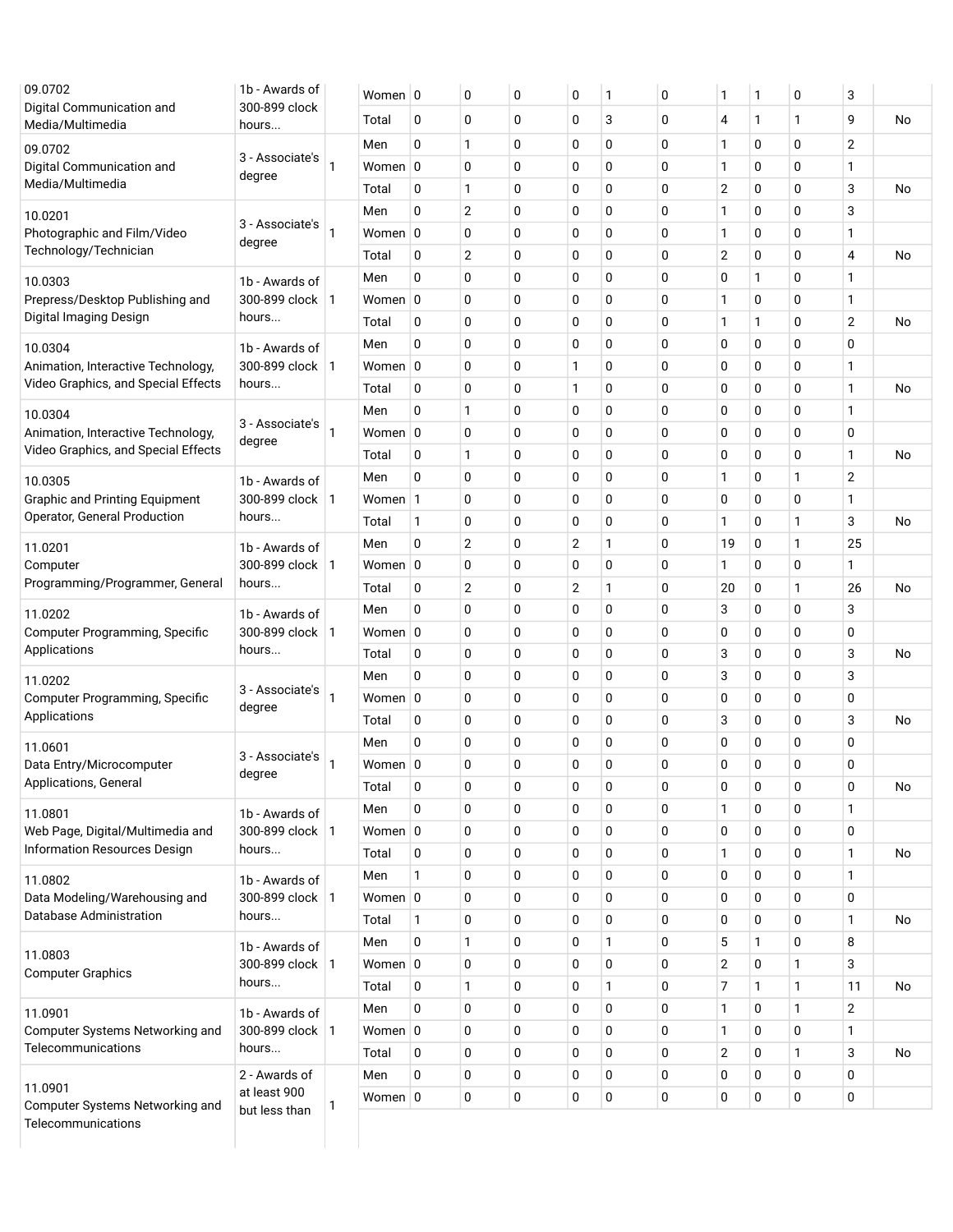|                                             | 1,800 clock<br>hours          |              | Total           | 0            | 0              | 0           | 0 | 0              | 0           | 0  | 0            | 0 | 0              | No        |
|---------------------------------------------|-------------------------------|--------------|-----------------|--------------|----------------|-------------|---|----------------|-------------|----|--------------|---|----------------|-----------|
| 11.1001                                     | 1b - Awards of                |              | Men             | 1            | $\mathbf{1}$   | 0           | 0 | 0              | 0           | 11 | 0            | 2 | 15             |           |
| Network and System                          | 300-899 clock   1             |              | Women 0         |              | 0              | 0           | 0 | 0              | 0           | 1  | 0            | 0 | 1              |           |
| Administration/Administrator                | hours                         |              | Total           | 1            | $\mathbf{1}$   | 0           | 0 | 0              | 0           | 12 | 0            | 2 | 16             | No        |
| 11.1001                                     |                               |              | Men             | 0            | 0              | 0           | 0 | 0              | 0           | 5  | 0            | 1 | 6              |           |
| Network and System                          | 3 - Associate's<br>degree     |              | Women 0         |              | 0              | 0           | 0 | 0              | 0           | 2  | 0            | 0 | 2              |           |
| Administration/Administrator                |                               |              | Total           | $\Omega$     | 0              | 0           | 0 | 0              | 0           | 7  | 0            | 1 | 8              | No        |
| 11.1006                                     | 1a - Awards of                |              | Men             | 0            | 0              | 0           | 0 | 3              | 0           | 4  | 0            | 0 | 7              |           |
| <b>Computer Support Specialist</b>          | less than 300                 | -1           | Women $\vert$ 0 |              | 0              | 0           | 0 | 3              | $\mathbf 0$ | 1  | 0            | 0 | 4              |           |
|                                             | clock hours                   |              | Total           | 0            | 0              | 0           | 0 | 6              | 0           | 5  | 0            | 0 | 11             | No        |
| 12.0505                                     | 1a - Awards of                |              | Men             | 0            | 0              | 0           | 0 | 1              | 0           | 4  | 0            | 0 | 5              |           |
| Food Preparation/Professional               | less than 300                 | -1           | Women 1         |              | $\overline{2}$ | 0           | 0 | 4              | 0           | 1  | 2            | 0 | 10             |           |
| Cooking/Kitchen Assistant                   | clock hours                   |              | Total           | $\mathbf{1}$ | $\overline{2}$ | 0           | 0 | 5              | 0           | 5  | 2            | 0 | 15             | No        |
| 12.0505                                     | 1b - Awards of                |              | Men             | 0            | 0              | 0           | 0 | 0              | 0           | 1  | 1            | 1 | 3              |           |
| Food Preparation/Professional               | 300-899 clock   1             |              | Women 0         |              | $\mathbf{1}$   | 0           | 0 | 0              | 0           | 0  | 1            | 0 | $\mathbf{2}$   |           |
| Cooking/Kitchen Assistant                   | hours                         |              | Total           | 0            | 1              | 0           | 0 | 0              | 0           | 1  | 2            | 1 | 5              | <b>No</b> |
| 13.1206                                     | 3 - Associate's               |              | Men             | 0            | 0              | 0           | 0 | 0              | 0           | 1  | 0            | 0 | 1              |           |
| Teacher Education, Multiple Levels          | degree                        | -1           | Women 0         |              | 0              | 0           | 0 | 0              | 0           | 0  | 0            | 1 | 1              |           |
|                                             |                               |              | Total           | 0            | 0              | 0           | 0 | 0              | 0           | 1  | 0            | 1 | 2              | No        |
| 13.1312                                     | 3 - Associate's               |              | Men             | 0            | 0              | 0           | 0 | 0              | 0           | 0  | 0            | 0 | 0              |           |
| <b>Music Teacher Education</b>              | degree                        | -1           | Women 0         |              | 0              | 0           | 0 | 0              | 0           | 0  | 2            | 0 | $\mathbf{2}$   |           |
|                                             |                               |              | Total           | 0            | 0              | 0           | 0 | 0              | 0           | 0  | 2            | 0 | $\overline{2}$ | No        |
| 14.0101                                     | 3 - Associate's               |              | Men             | 3            | $\overline{2}$ | 0           | 2 | $\overline{2}$ | 0           | 14 | 0            | 0 | 23             |           |
| Engineering, General                        | degree                        |              | Women 1         |              | 0              | 0           | 2 | 0              | 0           | 0  | 0            | 0 | 3              |           |
|                                             | 2 - Awards of                 |              | Total           | 4            | $\overline{2}$ | 0           | 4 | $\mathbf{2}$   | $\mathbf 0$ | 14 | 0            | 0 | 26             | No        |
| 15.0612                                     | at least 900                  |              | Men             | 0            | 0              | 0           | 0 | 0              | 0           | 0  | 0            | 0 | 0              |           |
| Industrial Technology/Technician            | but less than                 | $\mathbf{1}$ | Women 0         |              | 0              | 0           | 0 | 0              | 0           | 0  | 0            | 0 | 0              |           |
|                                             | 1,800 clock<br>hours          |              | Total           | 0            | 0              | 0           | 0 | 0              | 0           | 0  | 0            | 0 | 0              | No        |
|                                             |                               |              | Men             | 0            | 0              | 0           | 0 | 0              | 0           | 2  | 1            | 0 | 3              |           |
| 15.0612<br>Industrial Technology/Technician | 3 - Associate's<br>degree     | 1            | Women 0         |              | 0              | 0           | 0 | 0              | 0           | 0  | 0            | 0 | 0              |           |
|                                             |                               |              | Total           | 0            | 0              | 0           | 0 | 0              | 0           | 2  |              | 0 | 3              | No        |
| 15.0613                                     | 1b - Awards of                |              | Men             | 0            | 0              | 0           | 0 | 0              | 0           | 1  | 1            | 0 | $\overline{2}$ |           |
| <b>Manufacturing Engineering</b>            | 300-899 clock   1             |              | Women $ 0$      |              | 0              | $\mathbf 0$ | 0 | 0              | $\mathbf 0$ | 0  | 0            | 0 | 0              |           |
| Technology/Technician                       | hours                         |              | Total           | 0            | 0              | 0           | 0 | 0              | 0           | 1  | $\mathbf{1}$ | 0 | $\overline{2}$ | No        |
| 15.1102                                     | 1b - Awards of                |              | Men             | 0            | 0              | 0           | 0 | 1              | 0           | 10 | 0            | 2 | 13             |           |
| Surveying Technology/Surveying              | 300-899 clock   1             |              | Women 0         |              | 0              | 0           | 0 | 0              | 0           | 3  | 0            | 0 | 3              |           |
|                                             | hours<br>2 - Awards of        |              | Total           | 0            | 0              | 0           | 0 | 1              | 0           | 13 | 0            | 2 | 16             | No        |
|                                             | at least 900                  |              | Men             | 0            | 0              | 0           | 0 | 0              | 0           | 0  | 0            | 0 | 0              |           |
| 15.1102<br>Surveying Technology/Surveying   | but less than                 | 1            | Women $ 0$      |              | 0              | $\mathbf 0$ | 0 | 0              | 0           | 0  | 0            | 0 | 0              |           |
|                                             | 1,800 clock                   |              | Total           | 0            | 0              | 0           | 0 | 0              | 0           | 0  | 0            | 0 | 0              | No        |
|                                             | hours                         |              | Men             | 0            | 0              | 0           | 0 | 0              | 0           | 0  | 0            | 0 | 0              |           |
| 15.1102                                     | 3 - Associate's               | $\mathbf{1}$ | Women $ 0 $     |              | 0              | 0           | 0 | 0              | 0           | 0  | 0            | 0 | 0              |           |
| Surveying Technology/Surveying              | degree                        |              | Total           | 0            | 0              | 0           | 0 | 0              | 0           | 0  | 0            | 0 | 0              | No        |
|                                             | 2 - Awards of                 |              | Men             | 0            | $\mathbf{1}$   | 0           | 0 | 0              | 0           | 0  | 0            | 0 | 1              |           |
| 15.1202<br>Computer/Computer Systems        | at least 900<br>but less than | 1            | Women $ 0$      |              | 0              | $\mathbf 0$ | 0 | 0              | 0           | 0  | 0            | 0 | 0              |           |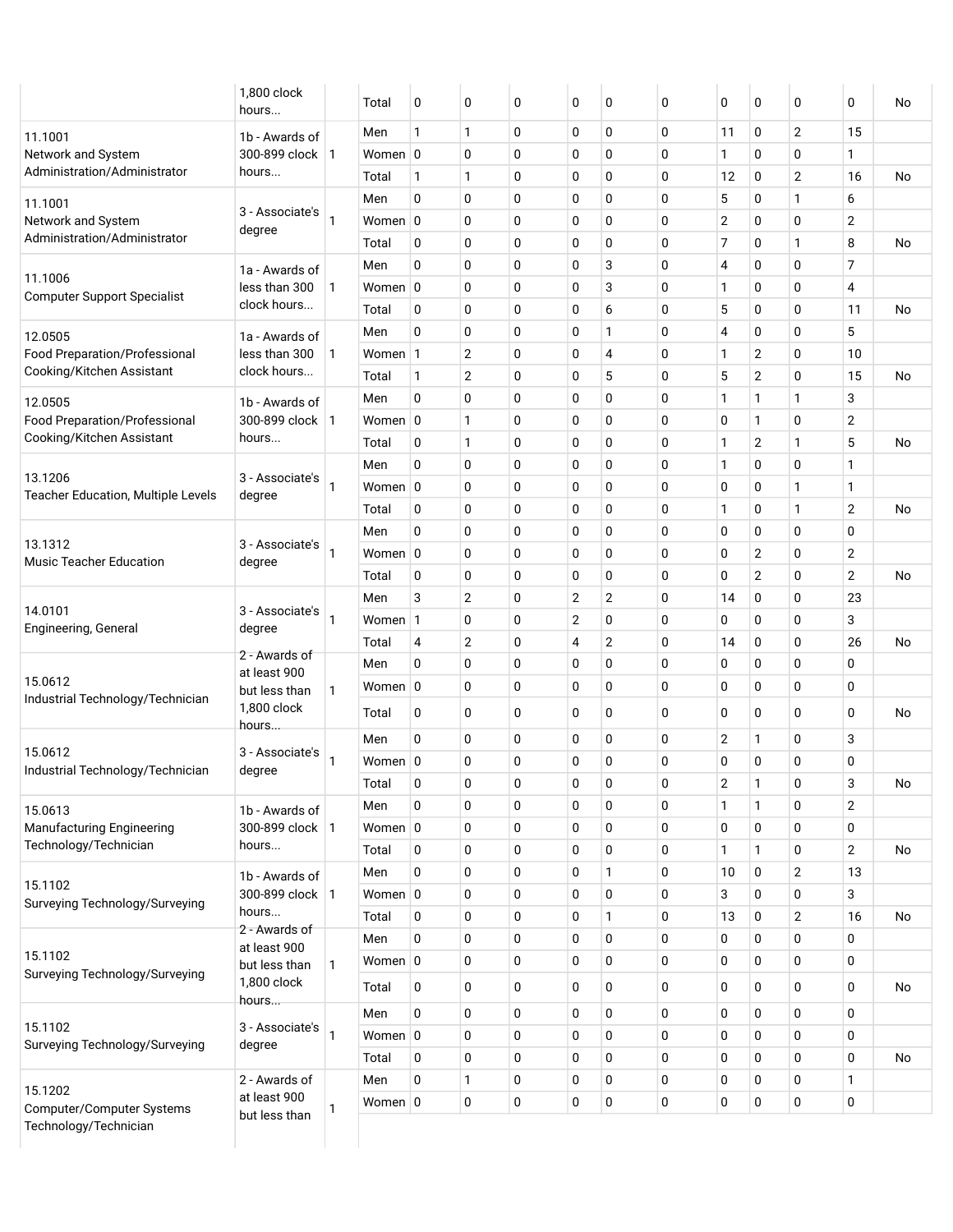|                                                   | 1,800 clock<br>hours          |   | Total      | 0              | 1              | 0           | 0              | 0              | 0           | 0   | 0 | 0              | 1              | No        |
|---------------------------------------------------|-------------------------------|---|------------|----------------|----------------|-------------|----------------|----------------|-------------|-----|---|----------------|----------------|-----------|
| 15.1202                                           |                               |   | Men        | 0              | $\mathbf{1}$   | 0           | 0              | $\overline{2}$ | $\mathbf 0$ | 0   | 0 | 1              | 4              |           |
| Computer/Computer Systems                         | 3 - Associate's               |   | Women $ 0$ |                | 0              | 0           | $\mathbf 0$    | 0              | $\mathbf 0$ | 0   | 0 | 0              | 0              |           |
| Technology/Technician                             | degree                        |   | Total      | 0              | 1              | 0           | $\mathbf 0$    | 2              | $\mathbf 0$ | 0   | 0 | 1              | 4              | No        |
|                                                   | 2 - Awards of                 |   | Men        | 0              | $\mathbf 0$    | 0           | 0              | 0              | $\mathbf 0$ | 0   | 0 | 0              | 0              |           |
| 15.1302<br>CAD/CADD Drafting and/or Design        | at least 900<br>but less than | 1 | Women 0    |                | 0              | 0           | 0              | 0              | 0           | 0   | 0 | 0              | 0              |           |
| Technology/Technician                             | 1,800 clock                   |   | Total      | 0              | 0              | 0           | 0              | 0              | 0           | 0   | 0 | 0              | 0              | No        |
|                                                   | hou wards of                  |   |            |                |                |             |                |                |             |     |   |                |                |           |
| 15.1306                                           | at least 900                  |   | Men        | 0              | $\mathbf{1}$   | 0           | 0              | 0              | 0           | 1   | 0 | 0              | $\overline{2}$ |           |
| Mechanical Drafting and Mechanical                | but less than                 | 1 | Women 0    |                | 0              | 0           | 0              | 0              | $\pmb{0}$   | 0   | 0 | 0              | 0              |           |
| Drafting CAD/CADD                                 | 1,800 clock<br>hours…         |   | Total      | 0              | $\mathbf{1}$   | 0           | 0              | 0              | 0           | 1   | 0 | 0              | $\overline{2}$ | No        |
|                                                   | 1b - Awards of                |   | Men        | 0              | $\mathbf 0$    | 0           | 0              | 0              | $\mathbf 0$ | 0   | 0 | 0              | 0              |           |
| 19.0709<br><b>Child Care Provider/Assistant</b>   | 300-899 clock   1             |   | Women $ 0$ |                | 0              | 0           | 1              | 0              | $\mathbf 0$ | 7   | 0 | 0              | 8              |           |
|                                                   | hours                         |   | Total      | 0              | 0              | 0           | 1              | 0              | $\mathbf 0$ | 7   | 0 | 0              | 8              | No        |
|                                                   | 2 - Awards of<br>at least 900 |   | Men        | $\mathbf 0$    | 0              | 0           | $\mathbf 0$    | 0              | $\mathbf 0$ | 0   | 0 | 0              | 0              |           |
| 19.0709                                           | but less than                 | 1 | Women 0    |                | 0              | 0           | 1              | 1              | $\mathbf 0$ | 7   | 0 | 0              | 9              |           |
| <b>Child Care Provider/Assistant</b>              | 1,800 clock                   |   | Total      | 0              | 0              | 0           | 1              | $\mathbf{1}$   | 0           | 7   | 0 | 0              | 9              | No        |
|                                                   | hours                         |   | Men        | $\mathbf 0$    | 0              | $\mathbf 0$ | 0              | 0              | $\mathbf 0$ | 0   | 0 | 0              | 0              |           |
| 19.0709                                           | 3 - Associate's               | 1 | Women 0    |                | 0              | 0           | $\mathbf{1}$   | 0              | $\mathbf 0$ | 7   | 0 | 0              | 8              |           |
| <b>Child Care Provider/Assistant</b>              | degree                        |   | Total      | 0              | $\mathbf 0$    | 0           | 1              | 0              | $\mathbf 0$ | 7   | 0 | 0              | 8              | <b>No</b> |
|                                                   | 2 - Awards of                 |   | Men        | $\mathbf{1}$   | 6              | 0           | $\overline{2}$ | 5              | $\mathbf 0$ | 41  | 0 | 4              | 59             |           |
| 24.0101<br>Liberal Arts and Sciences/Liberal      | at least 900                  |   | Women 1    |                | 13             | 0           | 6              | 9              | 0           | 80  | 3 | 9              | 121            |           |
| <b>Studies</b>                                    | but less than<br>1,800 clock  | 1 |            |                |                |             |                |                |             |     |   |                |                |           |
|                                                   | hours…                        |   | Total      | 2              | 19             | 0           | 8              | 14             | 0           | 121 | 3 | 13             | 180            | No        |
| 24.0101                                           | 3 - Associate's               |   | Men        | $\overline{2}$ | 5              | 0           | 1              | 5              | $\mathbf 0$ | 38  | 1 | 4              | 56             |           |
| Liberal Arts and Sciences/Liberal                 | degree                        |   | Women 0    |                | 14             | 0           | 4              | 8              | 0           | 81  | 3 | 10             | 120            |           |
| <b>Studies</b>                                    |                               |   | Total      | $\overline{2}$ | 19             | 0           | 5              | 13             | $\mathbf 0$ | 119 | 4 | 14             | 176            | No        |
| 24.0102                                           | 3 - Associate's               |   | Men        | $\mathbf 0$    | 4              | 0           | 1              | 6              | 0           | 37  | 3 | $\overline{2}$ | 53             |           |
| <b>General Studies</b>                            | degree                        |   | Women 1    |                | $\overline{7}$ | 0           | 5              | 10             | 0           | 35  | 1 | 1              | 60             |           |
|                                                   |                               |   | Total      | 1              | 11             | 0           | 6              | 16             | $\mathbf 0$ | 72  | 4 | 3              | 113            | No        |
| 30.0101                                           | 3 - Associate's               |   | Men        | $\overline{2}$ | 8              | 0           | 7              | 7              | 0           | 62  | 3 | 5              | 94             |           |
| <b>Biological and Physical Sciences</b>           | degree                        | 1 | Women 6    |                | 6              | 0           | 3              | 7              | 0           | 37  | 1 | 2              | 62             |           |
|                                                   |                               |   | Total      | 8              | 14             | 0           | 10             | 14             | 0           | 99  | 4 | 7              | 156            | No        |
| 31.0501                                           | 1b - Awards of                |   | Men        | $\mathbf 0$    | 0              | 0           | 0              | 0              | 0           | 0   | 1 | 0              | 1              |           |
| Sports, Kinesiology, and Physical                 | 300-899 clock   1             |   | Women 0    |                | 0              | 0           | 0              | 0              | 0           | 0   | 0 | 0              | 0              |           |
| Education/Fitness, General                        | hours                         |   | Total      | 0              | 0              | 0           | 0              | 0              | 0           | 0   | 1 | 0              | 1              | No        |
|                                                   |                               |   | Men        | 0              | 0              | 0           | 0              | 0              | 0           | 6   | 1 | 0              | 7              |           |
| 43.0107<br><b>Criminal Justice/Police Science</b> | 3 - Associate's<br>degree     |   | Women 0    |                | 0              | 0           | 0              | 1              | 0           | 3   | 0 | 0              | 4              |           |
|                                                   |                               |   | Total      | 0              | 0              | 0           | 0              | 1              | $\mathbf 0$ | 9   | 1 | 0              | 11             | No        |
|                                                   |                               |   | Men        | 0              | 0              | 0           | 0              | 0              | 0           | 3   | 0 | 0              | 3              |           |
| 43.0203<br>Fire Science/Fire-fighting             | 3 - Associate's<br>degree     | 1 | Women 0    |                | 0              | 0           | 0              | 0              | 0           | 1   | 0 | 0              | 1              |           |
|                                                   |                               |   | Total      | 0              | 0              | 0           | 0              | 0              | 0           | 4   | 0 | 0              | 4              | No        |
|                                                   | 2 - Awards of<br>at least 900 |   | Men        | 0              | 0              | 0           | 0              | 0              | 0           | 0   | 0 | 0              | 0              |           |
| 46.0000                                           | but less than                 | 1 | Women $ 0$ |                | 0              | 0           | 0              | 0              | 0           | 0   | 0 | 0              | 0              |           |
| <b>Construction Trades, General</b>               | 1,800 clock                   |   | Total      | 0              | $\mathbf 0$    | 0           | 0              | 0              | 0           | 0   | 0 | 0              | $\mathbf 0$    | No        |
| 46.0101                                           | hours<br>2 - Awards of        |   | Men        | 0              | 0              | 0           | 0              | 0              | 0           | 0   | 0 | 0              | 0              |           |
| Mason/Masonry                                     | at least 900                  | 1 | Women $ 0$ |                | 0              | 0           | 0              | 0              | 0           | 0   | 0 | 0              | 0              |           |
|                                                   |                               |   |            |                |                |             |                |                |             |     |   |                |                |           |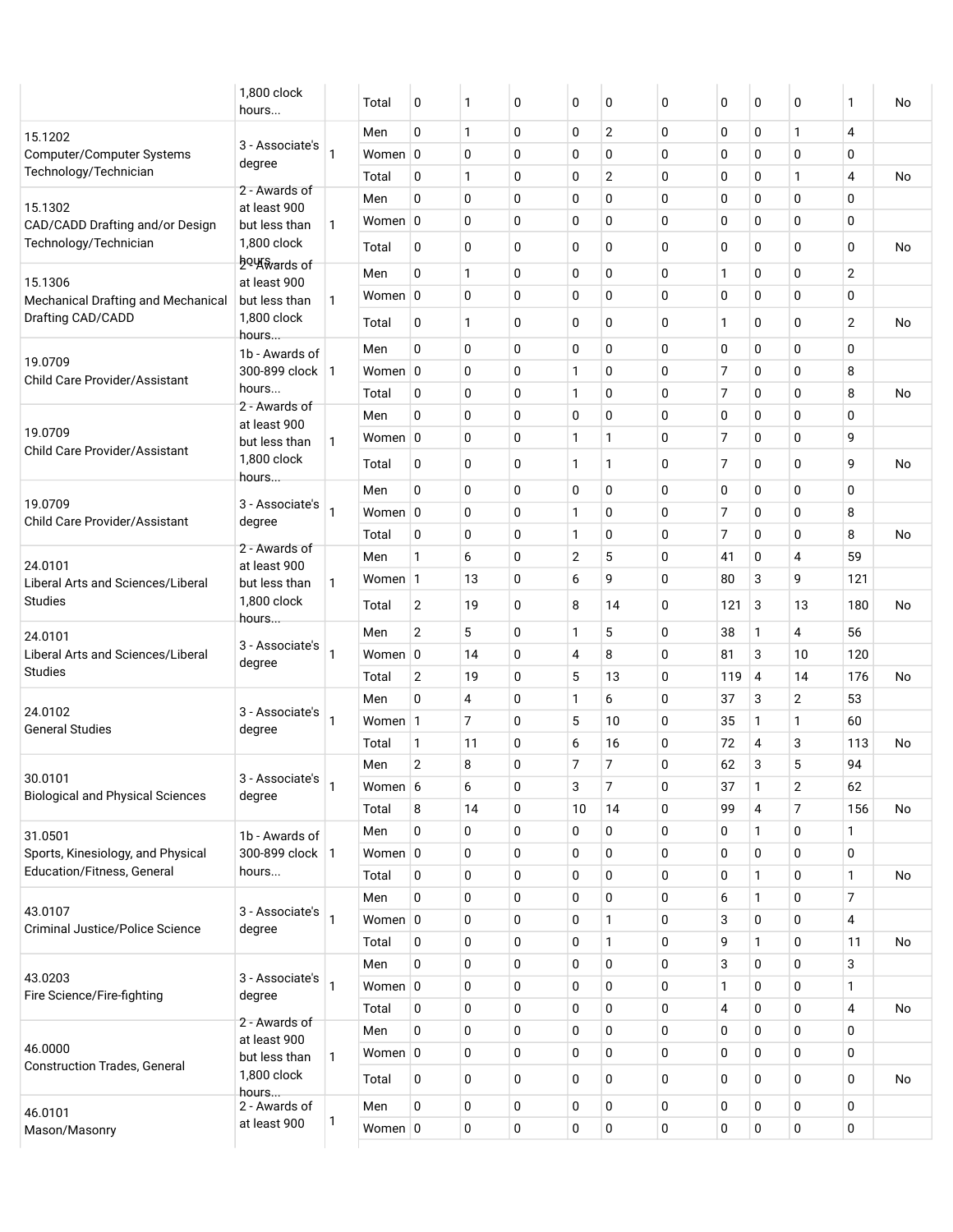|                                                               | but less than<br>1,800 clock<br>hours |                | Total            | 0           | 0              | 0           | 0      | $\mathbf 0$      | 0      | 0              | 0                | 0            | 0            | No |
|---------------------------------------------------------------|---------------------------------------|----------------|------------------|-------------|----------------|-------------|--------|------------------|--------|----------------|------------------|--------------|--------------|----|
|                                                               | 2 - Awards of<br>at least 900         |                | Men              | 0           | 0              | $\mathbf 0$ | 0      | 0                | 0      | 0              | 0                | 0            | 0            |    |
| 46.0201                                                       | but less than                         | $\mathbf{1}$   | Women 0          |             | 0              | 0           | 0      | 0                | 0      | 0              | 0                | 0            | 0            |    |
| Carpentry/Carpenter                                           | 1,800 clock<br>hou wards of           |                | Total            | 0           | 0              | 0           | 0      | 0                | 0      | 0              | 0                | 0            | 0            | No |
|                                                               | at least 900                          |                | Men              | 0           | 0              | $\mathbf 0$ | 0      | $\mathbf 0$      | 0      | 1              | 0                | 0            | 1            |    |
| 46.0302                                                       | but less than                         | $\mathbf{1}$   | Women 0          |             | 0              | 0           | 0      | $\mathbf 0$      | 0      | 0              | 0                | 0            | 0            |    |
| Electrician                                                   | 1,800 clock<br>ho Will and s of       |                | Total            | 0           | 0              | 0           | 0      | 0                | 0      | 1              | 0                | 0            | 1            | No |
|                                                               | at least 900                          |                | Men              | 0           | 0              | $\mathbf 0$ | 0      | $\mathbf 0$      | 0      | 0              | 0                | 0            | 0            |    |
| 46.0401                                                       | but less than                         | 1              | Women 0          |             | 0              | 0           | 0      | $\mathbf 0$      | 0      | 0              | 0                | 0            | 0            |    |
| <b>Building/Property Maintenance</b>                          | 1,800 clock<br>hours                  |                | Total            | 0           | 0              | 0           | 0      | 0                | 0      | $\mathbf 0$    | 0                | 0            | 0            | No |
| 46.0499                                                       |                                       |                | Men              | 0           | 0              | $\mathbf 0$ | 0      | 0                | 0      | 1              | 0                | 0            | 1            |    |
| Building/Construction Finishing,                              | 3 - Associate's<br>degree             | 1              | Women 0          |             | 0              | 0           | 0      | $\mathbf 0$      | 0      | 0              | 0                | 0            | 0            |    |
| Management, and Inspection, Other                             |                                       |                | Total            | 0           | 0              | 0           | 0      | $\mathbf 0$      | 0      | $\mathbf{1}$   | 0                | 0            | $\mathbf{1}$ | No |
| 46.0502                                                       | 2 - Awards of<br>at least 900         |                | Men              | 0           | 0              | $\mathbf 0$ | 0      | 0                | 0      | 0              | 0                | 0            | 0            |    |
| Pipefitting/Pipefitter and Sprinkler                          | but less than                         | $\mathbf{1}$   | Women 0          |             | 0              | 0           | 0      | 0                | 0      | 0              | 0                | 0            | 0            |    |
| Fitter                                                        | 1,800 clock                           |                | Total            | 0           | 0              | 0           | 0      | 0                | 0      | 0              | 0                | 0            | 0            | No |
| 46.0502                                                       | hours                                 |                | Men              | 0           | 0              | $\mathbf 0$ | 0      | 0                | 0      | 0              | 0                | 0            | 0            |    |
| Pipefitting/Pipefitter and Sprinkler                          | 3 - Associate's                       | 1              | Women 0          |             | 0              | 0           | 0      | $\mathbf 0$      | 0      | 0              | 0                | 0            | 0            |    |
| Fitter                                                        | degree                                |                | Total            | 0           | 0              | 0           | 0      | $\mathbf 0$      | 0      | 0              | 0                | 0            | 0            | No |
| 47.0105                                                       | 2 - Awards of                         |                | Men              | 0           | 0              | 0           | 0      | 0                | 0      | 1              | 0                | 0            | 1            |    |
| <b>Industrial Electronics</b>                                 | at least 900<br>but less than         | $\mathbf{1}$   | Women 0          |             | 0              | 0           | 0      | $\mathbf 0$      | 0      | 0              | 0                | 0            | 0            |    |
| Technology/Technician                                         | 1,800 clock                           |                | Total            | 0           | 0              | 0           | 0      | 0                | 0      | 1              | 0                | 0            | 1            | No |
| 47.0201                                                       | ho Will and s of<br>at least 900      |                | Men              | 0           | 0              | 0           | 0      | 0                | 0      | 8              | 0                | 0            | 8            |    |
| Heating, Air Conditioning, Ventilation                        | but less than                         | $\mathbf{1}$   | Women 0          |             | 0              | 0           | 0      | $\mathbf 0$      | 0      | 0              | 0                | 0            | 0            |    |
| and Refrigeration Maintenance<br>Technology/Technician        | 1,800 clock                           |                | Total            | 0           | 0              | 0           | 0      | 0                | 0      | 8              | 0                | 0            | 8            | No |
| 47.0201                                                       | hours                                 |                | Men              | $\Omega$    | 0              | 0           | 0      | $\mathbf 0$      | 0      | 5              | 0                | 0            | 5            |    |
| Heating, Air Conditioning, Ventilation                        | 3 - Associate's                       | 1              | Women 0          |             | 0              | 0           | 0      | $\mathbf 0$      | 0      | 0              | 0                | 0            | 0            |    |
| and Refrigeration Maintenance                                 | degree                                |                |                  | 0           | 0              | 0           | 0      | 0                | 0      | 5              | 0                | $\pmb{0}$    | 5            |    |
| Technology/Technician                                         | 2 - Awards of                         |                | Total            |             |                |             |        |                  |        |                |                  |              |              | No |
| 47.0303                                                       | at least 900                          |                | Men              | 0           | 0<br>0         | 0           | 0      | 0                | 0      | 0              | 0                | 0            | 0            |    |
| Industrial Mechanics and<br>Maintenance Technology/Technician | but less than<br>1,800 clock          | $\mathbf{1}$   | Women 0<br>Total | 0           | 0              | 0<br>0      | 0<br>0 | $\mathbf 0$<br>0 | 0<br>0 | 0<br>0         | $\mathbf 0$<br>0 | 0<br>0       | 0<br>0       | No |
|                                                               | hours                                 |                |                  |             |                |             |        |                  |        |                |                  |              |              |    |
| 47.0603                                                       | 1a - Awards of                        |                | Men              | 0           | 0              | 0           | 0      | 0                | 0      | 0              | 0                | 1            | 1            |    |
| Autobody/Collision and Repair<br>Technology/Technician        | less than 300<br>clock hours          | $\mathbf{1}$   | Women 0          |             | 0              | 0           | 0      | $\mathbf 0$      | 0      | 0              | $\mathbf 0$      | 0            | 0            |    |
|                                                               | 2 - Awards of                         |                | Total            | 0           | 0<br>0         | 0           | 0      | $\mathbf 0$      | 0      | 0              | 0                | 1            | 1            | No |
| 47.0603                                                       | at least 900                          |                | Men              | 0           |                | 0           | 0      | $\mathbf 0$      | 0<br>0 | 0              | 1<br>$\mathbf 0$ | 0<br>0       | 1<br>1       |    |
| Autobody/Collision and Repair                                 | but less than                         | 1              | Women 0          |             | 1              | 0           | 0      | 0                |        | 0              |                  |              |              |    |
| Technology/Technician                                         | 1,800 clock<br>hours                  |                | Total            | 0           | 1              | 0           | 0      | $\mathbf 0$      | 0      | 0              | 1                | 0            | 2            | No |
| 47.0603                                                       | 3 - Associate's                       |                | Men              | 0           | 0              | 0           | 0      | 0                | 0      | $\overline{2}$ | 1                | 0            | 3            |    |
| Autobody/Collision and Repair<br>Technology/Technician        | degree                                | $\mathbf{1}$   | Women $ 0 $      |             | 0              | 0           | 0      | $\mathbf 0$      | 0      | 0              | 0                | 0            | 0            |    |
|                                                               |                                       |                | Total            | 0           | 0              | 0           | 0      | 0                | 0      | $\mathbf{2}$   | 1                | 0            | 3            | No |
| 47.0604                                                       | 1b - Awards of                        |                | Men              | $\mathbf 0$ | 2              | 0           | 0      | 0                | 0      | 12             | $\mathbf{1}$     | 0            | 15           |    |
| Automobile/Automotive Mechanics<br>Technology/Technician      | 300-899 clock<br>hours                | $\overline{1}$ | Women 0          |             | 0              | 0           | 0      | 0                | 0      | 0              | 0                | 1            | 1            |    |
|                                                               |                                       |                | Total            | 0           | $\overline{2}$ | 0           | 0      | 0                | 0      | 12             | $\mathbf{1}$     | $\mathbf{1}$ | 16           | No |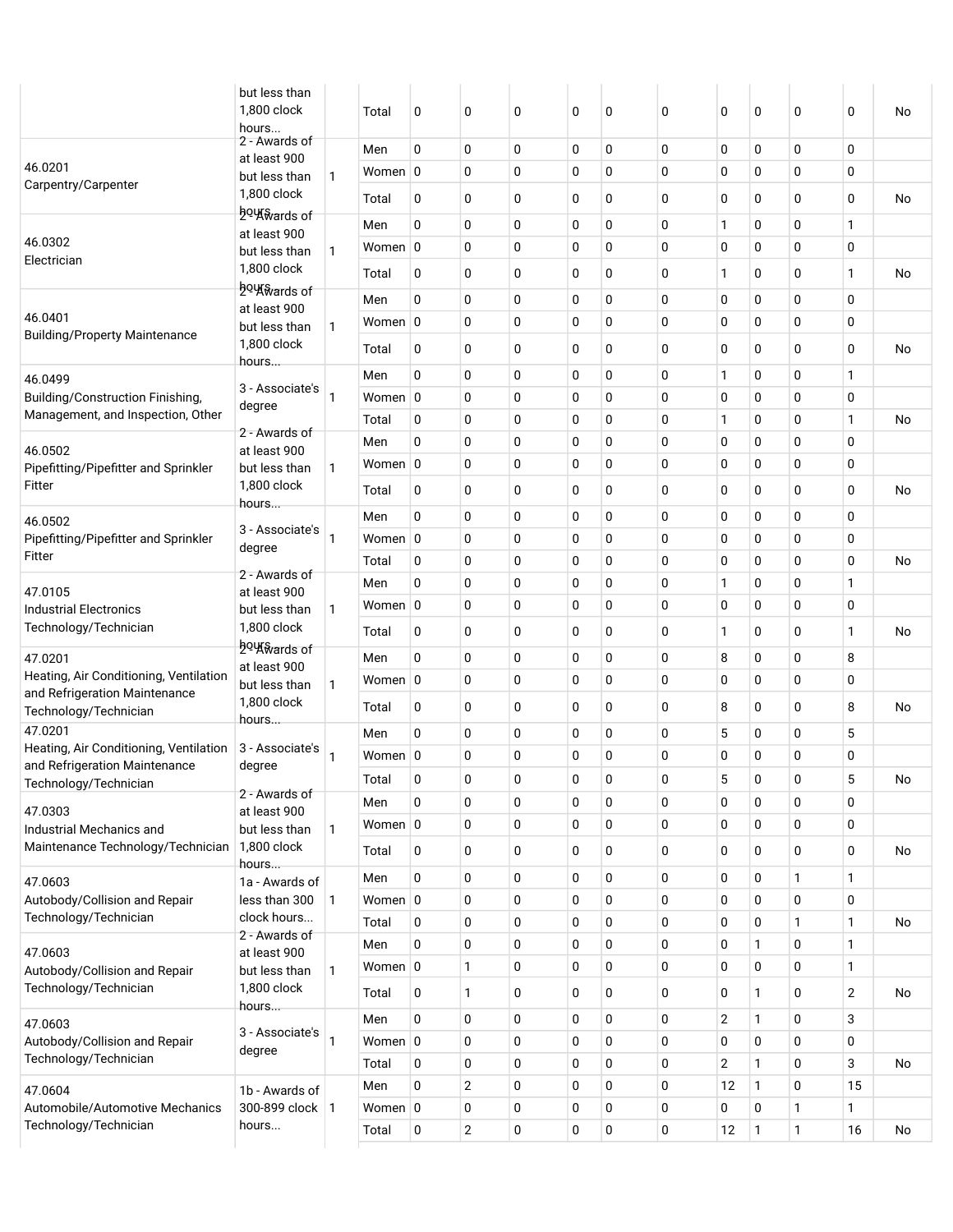|                                            | Z - Awards of                       |              | Men        | 0            | $\mathbf{2}$   | 0        | 0              | 0            | 0        | 10             | 1           | 0        | 13             |    |
|--------------------------------------------|-------------------------------------|--------------|------------|--------------|----------------|----------|----------------|--------------|----------|----------------|-------------|----------|----------------|----|
| 47.0604<br>Automobile/Automotive Mechanics | at least 900<br>but less than       | 1            | Women $ 0$ |              | $\mathbf 0$    | 0        | 0              | 0            | 0        | 1              | 0           | 0        | 1              |    |
| Technology/Technician                      | 1,800 clock<br>hours                |              | Total      | 0            | $\overline{2}$ | 0        | 0              | 0            | 0        | 11             | 1           | 0        | 14             | No |
| 47.0604                                    |                                     |              | Men        | 0            | $\mathbf{1}$   | 0        | 0              | 1            | 0        | 11             | 1           | 1        | 15             |    |
| Automobile/Automotive Mechanics            | 3 - Associate's<br>degree           | 1            | Women $ 0$ |              | $\mathbf 0$    | 0        | 0              | $\pmb{0}$    | 0        | $\mathbf{1}$   | 0           | 0        | 1              |    |
| Technology/Technician                      |                                     |              | Total      | 0            | 1              | 0        | 0              | 1            | 0        | 12             | 1           | 1        | 16             | No |
| 47.0605                                    |                                     |              | Men        | 0            | 0              | 0        | 0              | 0            | 0        | 15             | 0           | 1        | 16             |    |
| <b>Diesel Mechanics</b>                    | 3 - Associate's                     |              | Women $ 0$ |              | 0              | 0        | 0              | 0            | 0        | $\overline{c}$ | 0           | 0        | 2              |    |
| Technology/Technician                      | degree                              |              | Total      | 0            | $\mathbf 0$    | 0        | 0              | 0            | 0        | 17             | 0           | 1        | 18             | No |
|                                            | 1b - Awards of                      |              | Men        | 0            | 1              | 0        | 0              | 1            | 0        | 10             | 0           | 0        | 12             |    |
| 48.0503                                    | 300-899 clock   1                   |              | Women $ 0$ |              | $\mathbf 0$    | 0        | 0              | 0            | 0        | 0              | 0           | 1        | 1              |    |
| Machine Shop Technology/Assistant          | hours                               |              | Total      | 0            | 1              | 0        | 0              | $\mathbf{1}$ | 0        | 10             | 0           | 1        | 13             | No |
|                                            | 2 - Awards of                       |              | Men        | $\mathbf{0}$ | $\mathbf 0$    | 0        | 0              | $\pmb{0}$    | 0        | 0              | 0           | 0        | 0              |    |
| 48.0509<br>Ironworking/Ironworker          | at least 900<br>but less than       | 1            | Women $ 0$ |              | $\mathbf 0$    | 0        | 0              | 0            | 0        | 0              | $\mathbf 0$ | 0        | 0              |    |
|                                            | 1,800 clock<br>hours                |              | Total      | 0            | 0              | 0        | 0              | 0            | 0        | 0              | 0           | 0        | 0              | No |
| 49.0102                                    | 1a - Awards of                      |              | Men        | 0            | 3              | 0        | $\overline{c}$ | $\pmb{0}$    | 0        | 21             | 1           | 3        | 30             |    |
| Airline/Commercial/Professional            | less than 300                       | 1            | Women 0    |              | $\mathbf 0$    | 0        | 0              | $\mathbf 0$  | 0        | $\overline{2}$ | 1           | 0        | 3              |    |
| Pilot and Flight Crew                      | clock hours                         |              | Total      | 0            | 3              | 0        | $\overline{c}$ | 0            | 0        | 23             | 2           | 3        | 33             | No |
|                                            | 1a - Awards of                      |              | Men        | 0            | 0              | 0        | 0              | 0            | 0        | 7              | 1           | 0        | 8              |    |
| 49.0199                                    | less than 300                       | 1            | Women $ 0$ |              | $\mathbf 0$    | 0        | 0              | 0            | 0        | 2              | 0           | 0        | $\mathbf 2$    |    |
| Air Transportation, Other                  | clock hours                         |              | Total      | 0            | $\mathbf 0$    | 0        | 0              | 0            | 0        | 9              | 1           | 0        | 10             | No |
|                                            | 1b - Awards of                      |              | Men        | 0            | $\mathbf 0$    | 0        | 0              | 0            | 0        | 3              | 1           | 0        | 4              |    |
| 49.0199                                    | 300-899 clock   1                   |              | Women $ 0$ |              | 0              | 0        | 0              | 0            | 0        | 0              | 0           | 0        | 0              |    |
| Air Transportation, Other                  | hours                               |              | Total      | 0            | 0              | 0        | 0              | 0            | 0        | 3              | 1           | 0        | 4              | No |
|                                            |                                     |              | Men        | 0            | $\overline{2}$ | 0        | 0              | 0            | 0        | 3              | 0           | 1        | 6              |    |
| 50.0409                                    | 3 - Associate's                     | 1            | Women $ 0$ |              | 0              | 0        | 0              | 0            | 0        | 1              | 0           | 0        | 1              |    |
| Graphic Design                             | degree                              |              | Total      | 0            | $\overline{2}$ | 0        | 0              | $\mathbf 0$  | 0        | 4              | 0           | 1        | $\overline{7}$ | No |
| 50.0502                                    |                                     |              | Men        | 0            | $\mathbf 0$    | 0        | 0              | 0            | 0        | 0              | 0           | 0        | 0              |    |
| <b>Technical Theatre/Theatre Design</b>    | 3 - Associate's                     | 1            | Women $ 0$ |              | $\mathbf 0$    | 0        | 0              | 0            | 0        | 0              | 0           | 0        | 0              |    |
| and Technology                             | degree                              |              | Total      | 0            | $\mathbf 0$    | 0        | 0              | 0            | 0        | 0              | 0           | 0        | 0              | No |
|                                            |                                     |              | Men        | 1            | $\Omega$       | $\Omega$ | $\Omega$       | 0            | $\Omega$ | <sup>0</sup>   | $\Omega$    | $\Omega$ | 1              |    |
| 50.0702                                    | 3 - Associate's                     | $\mathbf{1}$ | Women $ 0$ |              | 1              | 0        | 1              | 0            | 0        | 3              | 0           | 1        | 6              |    |
| Fine/Studio Arts, General                  | degree                              |              | Total      | 1            | 1              | 0        | 1              | 0            | 0        | 3              | 0           | 1        | $\overline{7}$ | No |
|                                            |                                     |              | Men        | 0            | 0              | 0        | 0              | 0            | 0        | 0              | 1           | 0        | 1              |    |
| 50.0901                                    | 3 - Associate's                     |              | Women 0    |              | $\pmb{0}$      | 0        | 0              | 0            | 0        | 0              | 0           | 0        | $\pmb{0}$      |    |
| Music, General                             | degree                              |              | Total      | 0            | 0              | 0        | 0              | 0            | 0        | 0              | 1           | 0        | $\mathbf{1}$   | No |
|                                            |                                     |              | Men        | 0            | 0              | 0        | 0              | 0            | 0        | 0              | 0           | 0        | 0              |    |
| 51.0602                                    | 3 - Associate's                     | 1            | Women $ 0$ |              | 0              | 0        | 0              | 0            | 0        | 1              | 0           | 0        | 1              |    |
| Dental Hygiene/Hygienist                   | degree                              |              | Total      | 0            | 0              | 0        | 0              | 0            | 0        | 1              | 0           | 0        | 1              | No |
|                                            |                                     |              | Men        | $\mathbf 0$  | 0              | 0        | 0              | 0            | 0        | 0              | 0           | 0        | 0              |    |
| 51.0801                                    | 1a - Awards of<br>less than 300     | $\vert$ 1    | Women $ 0$ |              | 0              | 0        | $\mathbf 0$    | 0            | 0        | 11             | $\mathbf 0$ | 1        | 12             |    |
| <b>Medical/Clinical Assistant</b>          | clock hours                         |              | Total      | 0            | 0              | 0        | 0              | 0            | 0        | 11             | 0           | 1        | 12             | No |
|                                            |                                     |              | Men        | 0            | $\pmb{0}$      | 0        | $\pmb{0}$      | 0            | 0        | 0              | 0           | 1        | $\mathbf{1}$   |    |
| 51.0801                                    | 1b - Awards of<br>300-899 clock   1 |              | Women $ 0$ |              | 0              | 0        | 0              | 3            | 0        | 5              | 1           | 0        | 9              |    |
| <b>Medical/Clinical Assistant</b>          | hours                               |              | Total      | 0            | 0              | 0        | 0              | 3            | 0        | 5              | 1           | 1        | 10             | No |
|                                            |                                     |              | Men        | 0            | 0              | 0        | 0              | 0            | 0        | 1              | 0           | 0        | 1              |    |
| 51.0803                                    | 3 - Associate's                     | 1            | Women $ 0$ |              | 0              | 0        | $\pmb{0}$      | $\mathbf 0$  | 0        | 0              | 0           | 0        | $\pmb{0}$      |    |
| Occupational Therapist Assistant           | degree                              |              |            |              |                |          |                |              |          |                |             |          |                |    |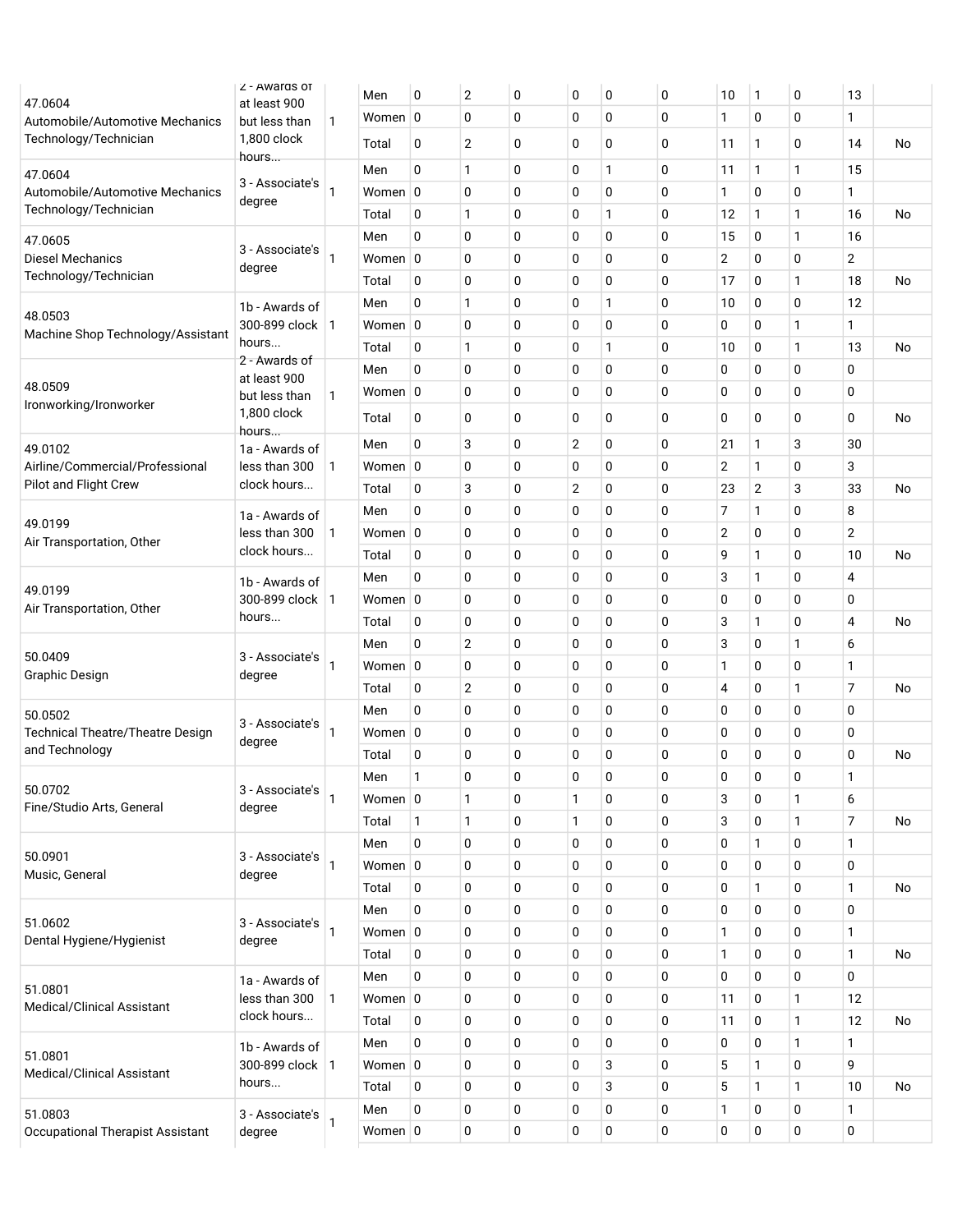|                                                             |                                 |   | Total      | 0            | $\mathbf 0$    | 0           | 0            | 0            | 0           | 1              | 0            | 0              | 1                | No        |
|-------------------------------------------------------------|---------------------------------|---|------------|--------------|----------------|-------------|--------------|--------------|-------------|----------------|--------------|----------------|------------------|-----------|
| 51.0810                                                     | 1a - Awards of                  |   | Men        | 0            | $\mathbf{1}$   | $\mathbf 0$ | 3            | 0            | 0           | 11             | 0            | 1              | 16               |           |
| <b>Emergency Care Attendant (EMT</b>                        | less than 300                   | 1 | Women 0    |              | $\mathbf{1}$   | $\mathbf 0$ | 1            | 0            | 0           | 14             | 0            | 0              | 16               |           |
| Ambulance)                                                  | clock hours                     |   | Total      | 0            | $\overline{2}$ | 0           | 4            | 0            | 0           | 25             | 0            | 1              | 32               | No        |
| 51.0902                                                     | 1a - Awards of                  |   | Men        | 0            | $\mathbf 0$    | $\mathbf 0$ | 0            | 0            | 0           | 0              | 0            | 0              | 0                |           |
| Electrocardiograph                                          | less than 300                   | 1 | Women 0    |              | $\overline{2}$ | 0           | 1            | 0            | 0           | 9              | 0            | 0              | 12               |           |
| Technology/Technician                                       | clock hours                     |   | Total      | 0            | $\overline{2}$ | 0           | 1            | 0            | 0           | 9              | 0            | 0              | 12               | No        |
| 51.0904                                                     |                                 |   | Men        | 0            | $\mathbf 0$    | $\mathbf 0$ | 0            | 0            | 0           | $\overline{2}$ | 0            | 0              | $\boldsymbol{2}$ |           |
| <b>Emergency Medical</b><br>Technology/Technician (EMT      | 3 - Associate's<br>degree       |   | Women 0    |              | $\mathbf 0$    | 0           | 0            | 0            | 0           | 0              | 0            | 0              | 0                |           |
| Paramedic)                                                  |                                 |   | Total      | 0            | $\mathbf 0$    | $\mathbf 0$ | 0            | 0            | 0           | $\overline{2}$ | 0            | 0              | $\overline{2}$   | <b>No</b> |
| 51.0907                                                     | 1b - Awards of                  |   | Men        | 0            | $\mathbf 0$    | $\mathbf 0$ | 0            | 0            | 0           | 0              | 0            | 0              | $\mathbf 0$      |           |
| <b>Medical Radiologic</b><br>Technology/Science - Radiation | 300-899 clock   1               |   | Women 0    |              | $\mathbf{1}$   | 0           | 0            | 0            | 0           | 0              | 0            | 1              | $\overline{2}$   |           |
| Therapist                                                   | hours                           |   | Total      | 0            | $\mathbf{1}$   | 0           | 0            | 0            | 0           | 0              | 0            | 1              | 2                | No        |
|                                                             |                                 |   | Men        | 0            | 1              | 0           | 0            | 0            | 0           | 2              | 0            | 1              | 4                |           |
| 51.0908                                                     | 3 - Associate's<br>degree       | 1 | Women 0    |              | $\mathbf 0$    | 0           | 1            | 1            | 0           | 4              | 0            | 3              | 9                |           |
| Respiratory Care Therapy/Therapist                          |                                 |   | Total      | 0            | $\mathbf{1}$   | 0           | 1            | $\mathbf{1}$ | 0           | 6              | 0            | 4              | 13               | No        |
|                                                             | 2 - Awards of<br>at least 900   |   | Men        | 0            | $\mathbf 0$    | $\mathbf 0$ | 0            | 0            | 0           | 0              | 0            | 0              | $\mathbf 0$      |           |
| 51.0909                                                     | but less than                   | 1 | Women 0    |              | 0              | 0           | 0            | 0            | 0           | 0              | 0            | 0              | $\mathbf 0$      |           |
| Surgical Technology/Technologist                            | 1,800 clock                     |   | Total      | 0            | 0              | 0           | 0            | 0            | 0           | 0              | 0            | 0              | $\mathbf 0$      | No        |
|                                                             | hours                           |   | Men        | 0            | $\mathbf 0$    | 0           | 0            | 0            | 0           | 1              | 0            | 0              | 1                |           |
| 51.0909                                                     | 3 - Associate's                 | 1 | Women 0    |              | $\mathbf{1}$   | 0           | 0            | $\mathbf{1}$ | 0           | 10             | 0            | 1              | 13               |           |
| Surgical Technology/Technologist                            | degree                          |   | Total      | 0            | 1              | 0           | 0            | $\mathbf{1}$ | 0           | 11             | 0            | 1              | 14               | <b>No</b> |
|                                                             |                                 |   | Men        | 0            | $\mathbf 0$    | 0           | 0            | 0            | 0           | 3              | 0            | 0              | 3                |           |
| 51.0911<br>Radiologic Technology/Science -                  | 3 - Associate's                 | 1 | Women 0    |              | $\mathbf{1}$   | 0           | 0            | 0            | 0           | 6              | 1            | 0              | 8                |           |
| Radiographer                                                | degree                          |   | Total      | 0            | 1              | $\mathbf 0$ | 0            | 0            | 0           | 9              | $\mathbf{1}$ | 0              | 11               | No        |
| 51.1012                                                     |                                 |   | Men        | 0            | $\mathbf 0$    | 0           | 0            | 1            | 0           | 0              | 0            | 0              | 1                |           |
| <b>Sterile Processing</b>                                   | 1a - Awards of<br>less than 300 | 1 | Women 0    |              | $\mathbf{1}$   | 0           | 0            | 5            | 0           | 3              | 0            | 0              | 9                |           |
| Technology/Technician                                       | clock hours                     |   | Total      | 0            | $\mathbf{1}$   | $\mathbf 0$ | 0            | 6            | 0           | 3              | 0            | 0              | 10               | No        |
|                                                             | 2 - Awards of                   |   | Men        | 0            | 0              | 0           | 0            | 0            | 0           | 0              | 0            | 0              | 0                |           |
| 51.3103                                                     | at least 900<br>but less than   | 1 | Women 0    |              | 0              | 0           | 0            | 0            | 0           | 0              | 0            | 0              | 0                |           |
| Dietetic Technician                                         | 1,800 clock                     |   | Total      | 0            | 0              | 0           | 0            | <sup>0</sup> | $\Omega$    | 0              | <sup>0</sup> | 0              | $\mathbf 0$      | No        |
|                                                             | hours                           |   |            |              |                |             |              |              |             |                |              |                |                  |           |
| 51.3103                                                     | 3 - Associate's                 |   | Men        | 0            | 0              | 0           | 0            | 0            | 0           | 0              | 0            | 0              | 0                |           |
| Dietetic Technician                                         | degree                          | 1 | Women $ 0$ |              | $\mathbf 0$    | 0           | 0            | 0            | 0           | 0              | 0            | 0              | 0                |           |
|                                                             | 2 - Awards of                   |   | Total      | 0            | $\mathbf 0$    | 0           | 0            | 0            | 0           | 0              | 0            | 0              | 0                | No        |
| 51.3501                                                     | at least 900                    |   | Men        | 0            | $\mathbf 0$    | 0           | 0            | 0            | 0           | $\mathbf{1}$   | 0            | 0              | 1                |           |
| Massage Therapy/Therapeutic                                 | but less than                   | 1 | Women 0    |              | $\mathbf 0$    | 0           | 0            | 0            | $\mathbf 0$ | 3              | $\mathbf{1}$ | 1              | 5                |           |
| Massage                                                     | 1,800 clock<br>hours            |   | Total      | 0            | $\mathbf 0$    | 0           | 0            | 0            | 0           | 4              | $\mathbf{1}$ | 1              | 6                | No        |
| 51.3501                                                     |                                 |   | Men        | 0            | $\mathbf 0$    | 0           | 0            | 0            | 0           | $\mathbf{1}$   | 0            | 0              | 1                |           |
| Massage Therapy/Therapeutic                                 | 3 - Associate's<br>degree       | 1 | Women $ 0$ |              | $\mathbf 0$    | 0           | $\pmb{0}$    | 0            | $\pmb{0}$   | $\mathbf{1}$   | 0            | 0              | $\mathbf{1}$     |           |
| Massage                                                     |                                 |   | Total      | 0            | $\mathbf 0$    | 0           | 0            | 0            | 0           | $\overline{2}$ | 0            | 0              | $\mathbf{2}$     | No        |
| 51.3801                                                     |                                 |   | Men        | 0            | $\mathbf{1}$   | 0           | 1            | 0            | 0           | 10             | 0            | 3              | 15               |           |
| Registered Nursing/Registered                               | 3 - Associate's<br>degree       | 1 | Women 2    |              | 6              | 0           | $\sqrt{2}$   | 4            | $\pmb{0}$   | 55             | 3            | $\overline{c}$ | 74               |           |
| Nurse                                                       |                                 |   | Total      | $\mathbf{2}$ | $\overline{7}$ | 0           | 3            | 4            | 0           | 65             | 3            | 5              | 89               | No        |
|                                                             | 2 - Awards of                   |   | Men        | 0            | $\pmb{0}$      | 0           | 1            | $\mathbf{1}$ | 0           | 0              | 0            | 2              | $\overline{4}$   |           |
|                                                             |                                 | 1 | Women $ 0$ |              | $\mathbf{1}$   | $\pmb{0}$   | $\mathbf{1}$ | 4            | 0           | 14             | 1            | 1              | 22               |           |
| 51.3901<br>Licensed Practical/Vocational Nurse<br>Training  | at least 900<br>but less than   |   |            |              |                |             |              |              |             |                |              |                |                  |           |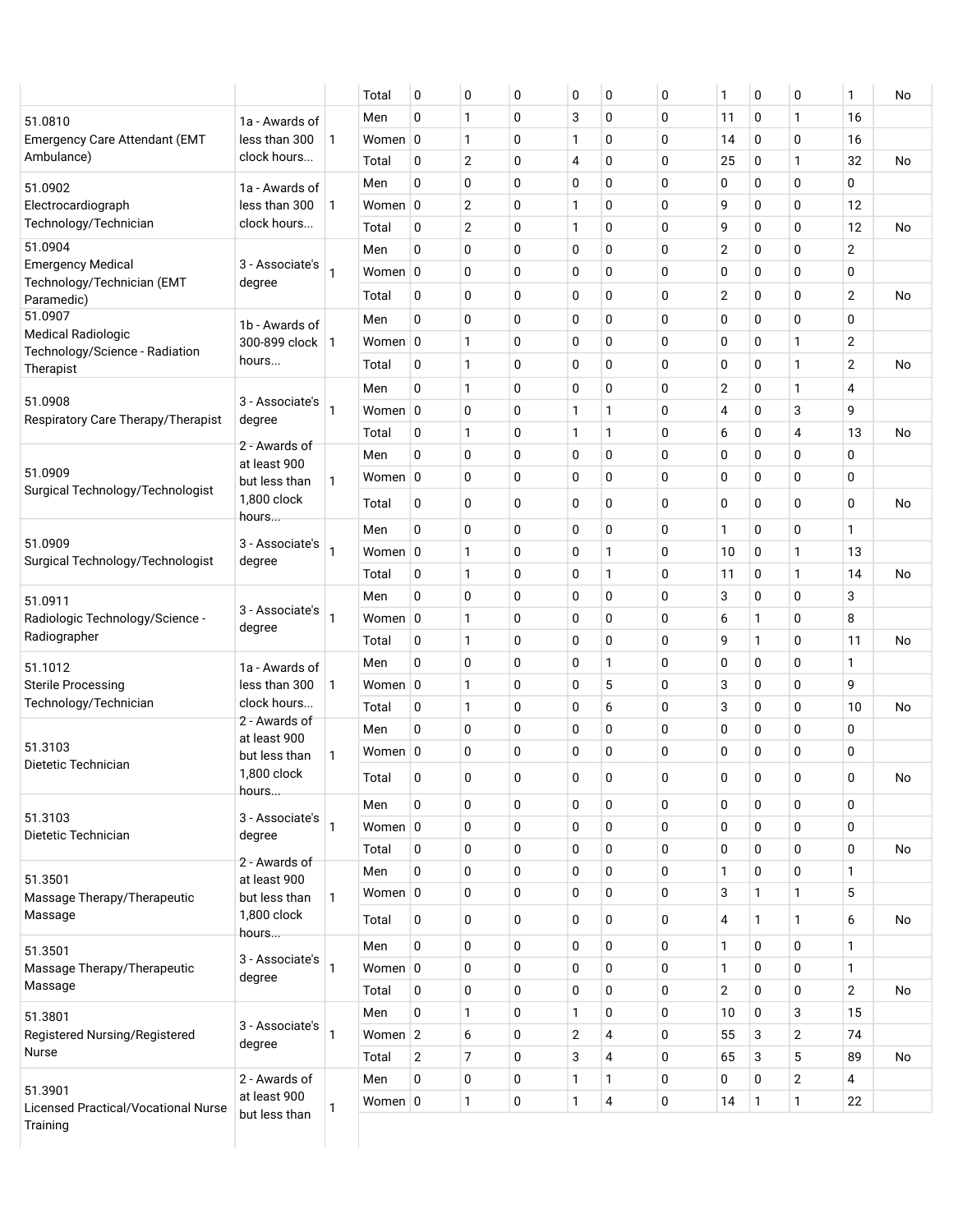|                                                              | 1,800 clock<br>hours                |              | Total       | 0            | 1              | 0            | $\overline{2}$ | 5              | 0 | 14             | 1 | 3 | 26             | No        |
|--------------------------------------------------------------|-------------------------------------|--------------|-------------|--------------|----------------|--------------|----------------|----------------|---|----------------|---|---|----------------|-----------|
| 51.3902                                                      | 1a - Awards of                      |              | Men         | 0            | $\overline{2}$ | $\mathbf{0}$ | 5              | $\overline{2}$ | 0 | 6              | 0 | 1 | 16             |           |
| Nursing Assistant/Aide and Patient                           | less than 300                       | $\mathbf{1}$ | Women $ 0$  |              | 6              | $\mathbf 0$  | 4              | 10             | 0 | 47             | 7 | 4 | 78             |           |
| Care Assistant/Aide                                          | clock hours                         |              | Total       | 0            | 8              | $\mathbf 0$  | 9              | 12             | 0 | 53             | 7 | 5 | 94             | <b>No</b> |
|                                                              |                                     |              | Men         | 0            | $\mathbf 0$    | $\mathbf 0$  | 0              | 0              | 0 | 0              | 0 | 0 | 0              |           |
| 52.0101<br>Business/Commerce, General                        | 3 - Associate's<br>degree           | 1            | Women 0     |              | $\mathbf 0$    | $\mathbf 0$  | 0              | 0              | 0 | 0              | 0 | 0 | 0              |           |
|                                                              |                                     |              | Total       | 0            | $\mathbf 0$    | $\mathbf 0$  | 0              | 0              | 0 | 0              | 0 | 0 | 0              | No        |
| 52.0201                                                      | 1b - Awards of                      |              | Men         | 0            | 0              | 0            | 0              | 0              | 0 | 0              | 0 | 0 | 0              |           |
| <b>Business Administration and</b>                           | 300-899 clock   1                   |              | Women 0     |              | $\mathbf 0$    | $\mathbf 0$  | 0              | 0              | 0 | 3              | 0 | 0 | 3              |           |
| Management, General                                          | hours                               |              | Total       | 0            | $\mathbf 0$    | $\mathbf 0$  | 0              | 0              | 0 | 3              | 0 | 0 | 3              | No        |
| 52.0201                                                      |                                     |              | Men         | 1            | $\mathbf 0$    | $\mathbf 0$  | $\overline{2}$ | 1              | 0 | $\overline{2}$ | 0 | 0 | 6              |           |
| <b>Business Administration and</b>                           | 3 - Associate's<br>degree           | $\mathbf{1}$ | Women 0     |              | $\overline{2}$ | $\Omega$     | 0              | 0              | 0 | 5              | 0 | 1 | 8              |           |
| Management, General                                          |                                     |              | Total       | 1            | $\overline{2}$ | $\mathbf 0$  | $\overline{2}$ | 1              | 0 | 7              | 0 | 1 | 14             | No        |
|                                                              | 2 - Awards of<br>at least 900       |              | Men         | 0            | $\mathbf 0$    | $\mathbf 0$  | 0              | 1              | 0 | 0              | 0 | 0 | 1              |           |
| 52.0301                                                      | but less than                       | 1            | Women 0     |              | $\mathbf 0$    | $\mathbf 0$  | 0              | 0              | 0 | $\mathbf{1}$   | 0 | 0 | 1              |           |
| Accounting                                                   | 1,800 clock                         |              | Total       | $\mathbf{0}$ | $\Omega$       | $\Omega$     | 0              | 1              | 0 | 1              | 0 | 0 | $\overline{2}$ | No        |
|                                                              | hours                               |              | Men         | 0            | $\mathbf 0$    | $\mathbf 0$  | 1              | 1              | 0 | 0              | 0 | 0 | $\overline{2}$ |           |
| 52.0301                                                      | 3 - Associate's                     | $\mathbf{1}$ | Women $ 0$  |              | $\mathbf 0$    | $\mathbf 0$  | 0              | 0              | 0 | 3              | 0 | 0 | 3              |           |
| Accounting                                                   | degree                              |              | Total       | 0            | $\mathbf 0$    | $\mathbf 0$  | 1              | 1              | 0 | 3              | 0 | 0 | 5              | No        |
|                                                              |                                     |              | Men         | 0            | $\mathbf 0$    | $\mathbf 0$  | 0              | 0              | 0 | 0              | 0 | 0 | 0              |           |
| 52.0401<br>Administrative Assistant and                      | 1b - Awards of<br>300-899 clock   1 |              | Women 0     |              | $\mathbf 0$    | $\mathbf 0$  | 0              | 1              | 0 | 7              | 0 | 0 | 8              |           |
| Secretarial Science, General                                 | hours                               |              | Total       | 0            | $\mathbf 0$    | $\mathbf 0$  | 0              | 1              | 0 | 7              | 0 | 0 | 8              | No        |
|                                                              | 2 - Awards of                       |              | Men         | $\Omega$     | $\mathbf 0$    | $\mathbf 0$  | 0              | 0              | 0 | 1              | 0 | 0 | 1              |           |
| 52.0401                                                      | at least 900                        |              | Women 0     |              | 0              | 0            | 0              | 1              | 0 | 4              | 0 | 0 | 5              |           |
| Administrative Assistant and<br>Secretarial Science, General | but less than<br>1,800 clock        | 1            | Total       | 0            | $\mathbf 0$    | $\mathbf 0$  | 0              | 1              | 0 | 5              | 0 | 0 | 6              | No        |
| 52.0402                                                      | hours<br>1b - Awards of             |              | Men         | 0            | $\mathbf 0$    | $\mathbf 0$  | 0              | 0              | 0 | $\mathbf{1}$   | 0 | 0 | 1              |           |
| <b>Executive Assistant/Executive</b>                         | 300-899 clock   1                   |              | Women 0     |              | 0              | 0            | 0              | 0              | 0 | $\overline{2}$ | 0 | 0 | $\overline{2}$ |           |
| Secretary                                                    | hours                               |              | Total       | 0            | $\mathbf 0$    | $\mathbf 0$  | 0              | 0              | 0 | 3              | 0 | 0 | 3              | No        |
| 52.0402                                                      |                                     |              | Men         | 0            | $\mathbf 0$    | $\mathbf 0$  | 0              | 0              | 0 | $\overline{2}$ | 0 | 0 | $\overline{2}$ |           |
| <b>Executive Assistant/Executive</b>                         | 3 - Associate's                     | 1            | Women 0     |              | $\mathbf 0$    | $\mathbf 0$  | 0              | 0              | 0 | 7              | 0 | 0 | 7              |           |
| Secretary                                                    | degree                              |              | Total       | 0            | 0              | $\mathbf 0$  | 0              | 0              | 0 | 9              | 0 | 0 | 9              | No        |
| 52.0407                                                      | 1b - Awards of                      |              | Men         | 0            | $\mathbf 0$    | $\mathbf 0$  | 0              | 0              | 0 | $\mathbf{2}$   | 0 | 0 | $\mathbf{2}$   |           |
| Business/Office                                              | 300-899 clock   1                   |              | Women $ 0$  |              | $\mathbf 0$    | $\mathbf 0$  | 0              | 0              | 0 | $\overline{4}$ | 0 | 0 | $\overline{4}$ |           |
| Automation/Technology/Data Entry                             | hours                               |              | Total       | 0            | $\mathbf 0$    | $\mathbf 0$  | 0              | 0              | 0 | 6              | 0 | 0 | 6              | No        |
| 52.0701                                                      | 1b - Awards of                      |              | Men         | 0            | 1              | 0            | $\overline{2}$ | 0              | 0 | 9              | 0 | 0 | 12             |           |
| Entrepreneurship/Entrepreneurial                             | 300-899 clock   1                   |              | Women 0     |              | $\overline{2}$ | $\mathbf 0$  | 0              | 0              | 0 | 6              | 1 | 0 | 9              |           |
| <b>Studies</b>                                               | hours                               |              | Total       | 0            | 3              | $\mathbf 0$  | $\mathbf{2}$   | 0              | 0 | 15             | 1 | 0 | 21             | No        |
|                                                              | 2 - Awards of                       |              | Men         | 0            | $\mathbf 0$    | $\mathbf 0$  | 1              | 0              | 0 | 0              | 0 | 0 | 1              |           |
| 52.0701<br>Entrepreneurship/Entrepreneurial                  | at least 900<br>but less than       | $\mathbf{1}$ | Women $ 0 $ |              | $\mathbf 0$    | $\mathbf 0$  | 0              | 0              | 0 | 1              | 0 | 0 | $\mathbf{1}$   |           |
| <b>Studies</b>                                               | 1,800 clock                         |              | Total       | 0            | $\mathbf 0$    | $\mathbf 0$  | 1              | 0              | 0 | 1              | 0 | 0 | $\mathbf{2}$   | No        |
|                                                              | <u>ђ</u> оцкуагасы                  |              | Men         | 0            | $\mathbf 0$    | $\mathbf 0$  | 0              | 1              | 0 | 0              | 0 | 0 | 1              |           |
| 52.0904                                                      | at least 900                        |              | Women $ 0 $ |              | 0              | $\mathbf 0$  | 0              | 0              | 0 | 0              | 0 | 0 | 0              |           |
| Hotel/Motel<br>Administration/Management                     | but less than<br>1,800 clock        | $\mathbf{1}$ |             |              |                |              |                |                |   |                |   |   |                |           |
|                                                              | hours                               |              | Total       | 0            | 0              | 0            | 0              | $\mathbf{1}$   | 0 | 0              | 0 | 0 | $\mathbf{1}$   | No        |
| 52.0904                                                      | 3 - Associate's                     |              | Men         | 0            | $\mathbf 0$    | $\mathbf 0$  | 0              | 1              | 0 | 0              | 0 | 0 | 1              |           |
| Hotel/Motel                                                  |                                     | 1            | Women $ 0$  |              | 0              | $\mathbf 0$  | 0              | 0              | 0 | 0              | 0 | 0 | 0              |           |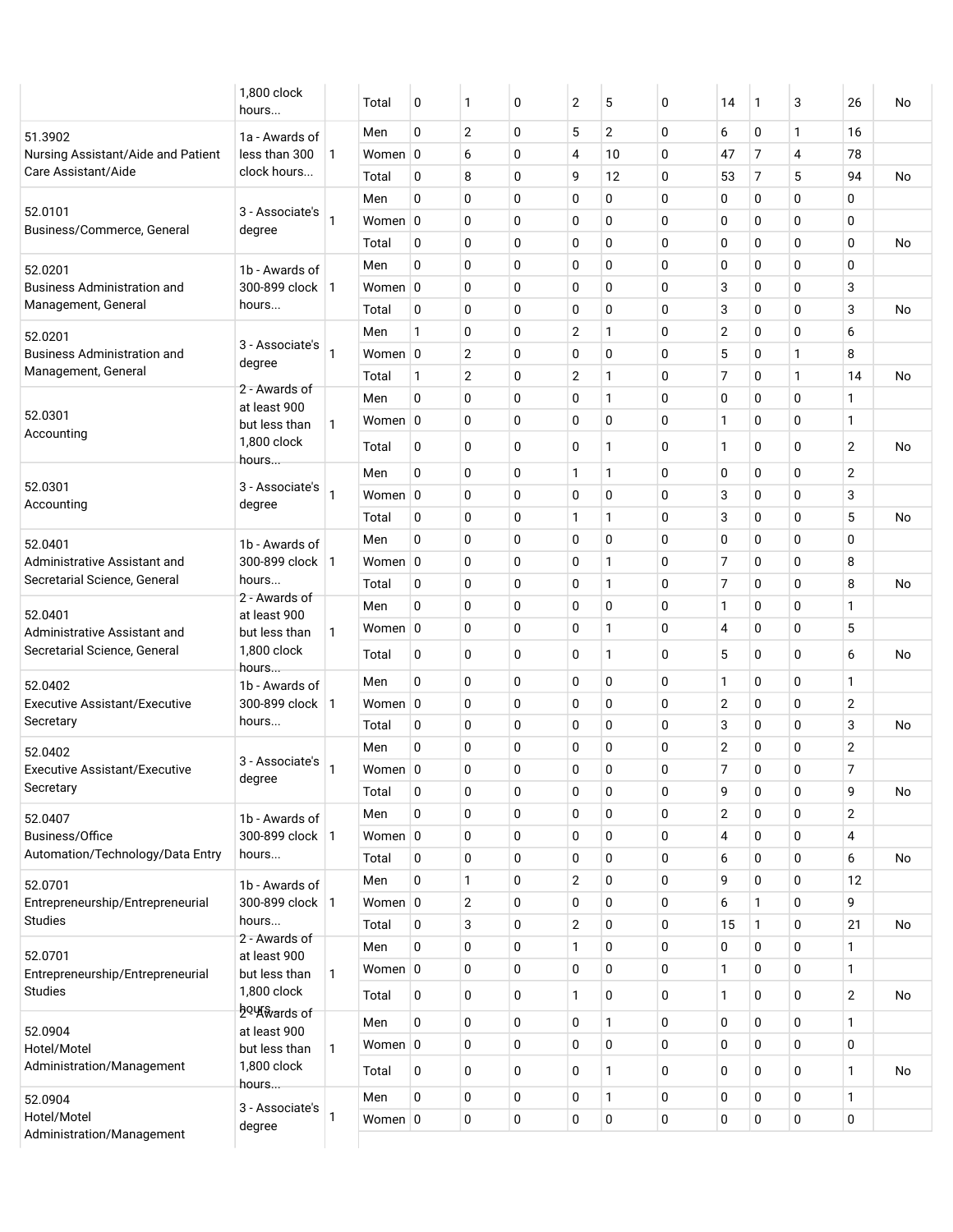|                                                    |                               |   | Total      | 0            | 0            | 0        | 0            | -1          | 0           | 0              | 0        | 0 | 1 | No        |
|----------------------------------------------------|-------------------------------|---|------------|--------------|--------------|----------|--------------|-------------|-------------|----------------|----------|---|---|-----------|
| 52.0905                                            | 2 - Awards of<br>at least 900 |   | Men        | 0            | 0            | 0        | 0            | 0           | 0           | 0              | 0        | 0 | 0 |           |
| <b>Restaurant/Food Services</b>                    | but less than                 | 1 | Women 0    |              | $\Omega$     | $\Omega$ | 0            | $\Omega$    | 0           | 0              | 0        | 0 | 0 |           |
| Management                                         | 1,800 clock<br>hours          |   | Total      | 0            | $\Omega$     | $\Omega$ | 0            | $\mathbf 0$ | 0           | $\Omega$       | 0        | 0 | 0 | <b>No</b> |
| 52.0905                                            |                               |   | Men        | 0            | $\Omega$     | $\Omega$ | 0            | 0           | $\Omega$    | 0              | 0        | 0 | 0 |           |
| <b>Restaurant/Food Services</b>                    | 3 - Associate's<br>degree     |   | Women $ 0$ |              |              | $\Omega$ | $\mathbf{0}$ | $\Omega$    | 0           | $\overline{2}$ |          | 0 | 4 |           |
| Management                                         |                               |   | Total      | $\Omega$     | $\mathbf{1}$ | $\Omega$ | 0            | 0           | $\Omega$    | $\overline{2}$ |          | 0 | 4 | No        |
|                                                    |                               |   | Men        | 0            | $\Omega$     | 0        | 0            | 0           | $\Omega$    | 0              | 0        | 0 | 0 |           |
| 52.0906<br>Resort Management                       | 3 - Associate's<br>degree     |   | Women $ 0$ |              | $\mathbf{0}$ | $\Omega$ | 0            | $\Omega$    | $\Omega$    | 0              | $\Omega$ | 0 | 0 |           |
|                                                    |                               |   | Total      | 0            | $\Omega$     | $\Omega$ | 0            | 0           | 0           | 0              | 0        | 0 | 0 | No        |
| 52.1101                                            | 2 - Awards of<br>at least 900 |   | Men        | 0            | $\Omega$     | $\Omega$ | 0            | $\Omega$    | 0           | 0              | 0        | 0 | 0 |           |
| International                                      | but less than                 | 1 | Women $ 0$ |              | $\Omega$     | 0        | 0            | $\mathbf 0$ | $\Omega$    | 0              | 0        | 0 | 0 |           |
| Business/Trade/Commerce                            | 1,800 clock<br>hours          |   | Total      | 0            | 0            | $\Omega$ | 0            | 0           | 0           | 0              | 0        | 0 | 0 | No        |
|                                                    |                               |   | Men        | $\Omega$     | 1            | 0        | 0            | 0           | $\Omega$    | 0              | 0        | 0 | 1 |           |
| 52.1804<br>Selling Skills and Sales Operations     | 3 - Associate's<br>degree     |   | Women $ 0$ |              | 0            | 0        | 0            | 0           | $\mathbf 0$ | 0              | 0        | 0 | 0 |           |
|                                                    |                               |   | Total      | 0            | 1            | $\Omega$ | 0            | $\Omega$    | $\Omega$    | 0              | 0        | 0 | 1 | No        |
|                                                    |                               |   | Men        | 0            | $\Omega$     | $\Omega$ | 0            | $\Omega$    | $\Omega$    | 2              | 0        | 0 | 2 |           |
| 52.2001<br><b>Construction Management, General</b> | 3 - Associate's               |   | Women $ 0$ |              | 0            | $\Omega$ | 0            | $\Omega$    | 0           | 1              | 0        | 0 | 1 |           |
|                                                    | degree                        |   | Total      | $\mathbf{0}$ | 0            | 0        | 0            | $\mathbf 0$ | 0           | 3              | 0        | 0 | 3 | <b>No</b> |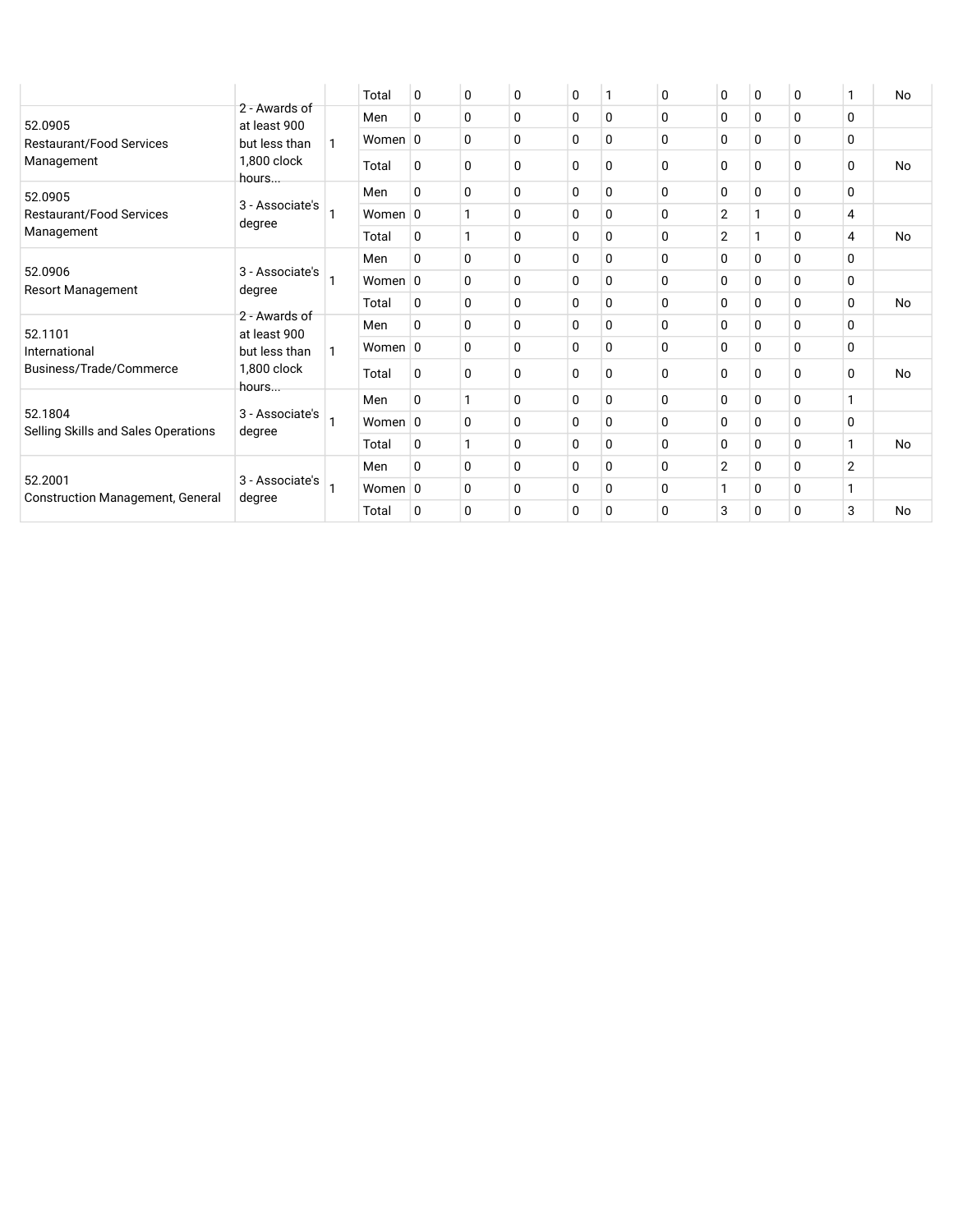# Institution: Parkland College (147916) Contract the USE of the USE of the USE of the USE of the USE of the USE

# Awards Conferred Summary Report -- Grand Totals

Completions: Total by First Major

| 99.0000 Summary<br><b>Grand Totals</b>                       | Award<br>Level | Nonresi-<br>dent alien | Hispanic<br>Latino | American<br>Indian or<br>Alaska<br><b>Native</b> | Asian          | <b>Black or</b><br>African<br>American | <b>Native</b><br>Hawaiian<br>or Other<br><b>Pacific</b><br>Islander | <b>White</b> | Two or<br>more<br><b>Races</b> | Race/<br>ethnicity<br>unknown | <b>Total</b> | <b>PY Total</b> |
|--------------------------------------------------------------|----------------|------------------------|--------------------|--------------------------------------------------|----------------|----------------------------------------|---------------------------------------------------------------------|--------------|--------------------------------|-------------------------------|--------------|-----------------|
| Awards of less than<br>300 clock hours                       | 1a             |                        |                    |                                                  |                |                                        |                                                                     |              |                                |                               |              |                 |
| Men                                                          |                | 0                      | 6                  | $\boldsymbol{0}$                                 | $10$           | 7                                      | $\boldsymbol{0}$                                                    | 53           | $\mathbf{2}$                   | 6                             | 84           | $\mathbf 0$     |
| Women                                                        |                | $\mathbf{1}$           | 12                 | 0                                                | 6              | 22                                     | $\boldsymbol{0}$                                                    | 90           | 10                             | 5                             | 146          | $\mathbf 0$     |
| <b>Total</b>                                                 |                | $\mathbf{1}$           | 18                 | $\boldsymbol{0}$                                 | 16             | 29                                     | $\boldsymbol{0}$                                                    | 143          | 12                             | 11                            | 230          | $\pmb{0}$       |
| <b>Awards of 300-899</b><br>clock hours                      | 1 <sub>b</sub> |                        |                    |                                                  |                |                                        |                                                                     |              |                                |                               |              |                 |
| Men                                                          |                | $\mathbf{2}$           | 9                  | $\boldsymbol{0}$                                 | 4              | 6                                      | $\boldsymbol{0}$                                                    | 112          | 8                              | 10                            | 151          | $\bf{0}$        |
| Women                                                        |                | $\mathbf{1}$           | $\overline{7}$     | 0                                                | 3              | 6                                      | 0                                                                   | 53           | 4                              | 4                             | 78           | $\bf{0}$        |
| <b>Total</b>                                                 |                | 3                      | 16                 | $\boldsymbol{0}$                                 | $\overline{7}$ | 12                                     | $\boldsymbol{0}$                                                    | 165          | 12                             | 14                            | 229          | $\bf{0}$        |
| Awards of at least<br>900 but less than<br>1,800 clock hours | $\mathbf{2}$   |                        |                    |                                                  |                |                                        |                                                                     |              |                                |                               |              |                 |
| Men                                                          |                | $\mathbf{1}$           | 10                 | 0                                                | 4              | 8                                      | $\boldsymbol{0}$                                                    | 67           | $\mathbf{2}$                   | 6                             | 98           | 46              |
| Women                                                        |                | $\mathbf{1}$           | 15                 | 0                                                | 8              | 15                                     | 0                                                                   | 114          | 5                              | 11                            | 169          | 80              |
| <b>Total</b>                                                 |                | $\overline{2}$         | 25                 | 0                                                | 12             | 23                                     | 0                                                                   | 181          | 7                              | 17                            | 267          | 126             |
| Associate's degree                                           | 3              |                        |                    |                                                  |                |                                        |                                                                     |              |                                |                               |              |                 |
| Men                                                          |                | 9                      | 30                 | $\boldsymbol{0}$                                 | 15             | 27                                     | 0                                                                   | 256          | 13                             | 21                            | 371          | 302             |
| Women                                                        |                | 10                     | 40                 | $\boldsymbol{0}$                                 | 20             | 33                                     | 0                                                                   | 302          | 13                             | 22                            | 440          | 462             |
| <b>Total</b>                                                 |                | $19$                   | $70\,$             | $\boldsymbol{0}$                                 | 35             | 60                                     | $\boldsymbol{0}$                                                    | 558          | $26\,$                         | 43                            | 811          | 764             |
| <b>Grand Total Men</b>                                       |                | 12                     | 55                 | $\mathsf 0$                                      | 33             | 48                                     | $\boldsymbol{0}$                                                    | 488          | 25                             | 43                            | 704          | 348             |
| <b>Grand Total Women</b>                                     |                | 13                     | 74                 | $\boldsymbol{0}$                                 | 37             | 76                                     | $\pmb{0}$                                                           | 559          | 32                             | 42                            | 833          | 542             |
| <b>Grand Total</b>                                           |                | 25                     | 129                | $\mathsf 0$                                      | 70             | 124                                    | $\boldsymbol{0}$                                                    | 1,047        | 57                             | 85                            | 1,537        | 890             |
| PY Grand Total Men                                           |                | 9                      | 32                 | 1                                                | 17             | 23                                     | $\pmb{0}$                                                           | 232          | 13                             | 21                            |              | 348             |
| PY Grand Total<br>Women                                      |                | 4                      | 39                 | $\mathbf{1}$                                     | 17             | 53                                     | $\overline{2}$                                                      | 372          | 11                             | 43                            |              | 542             |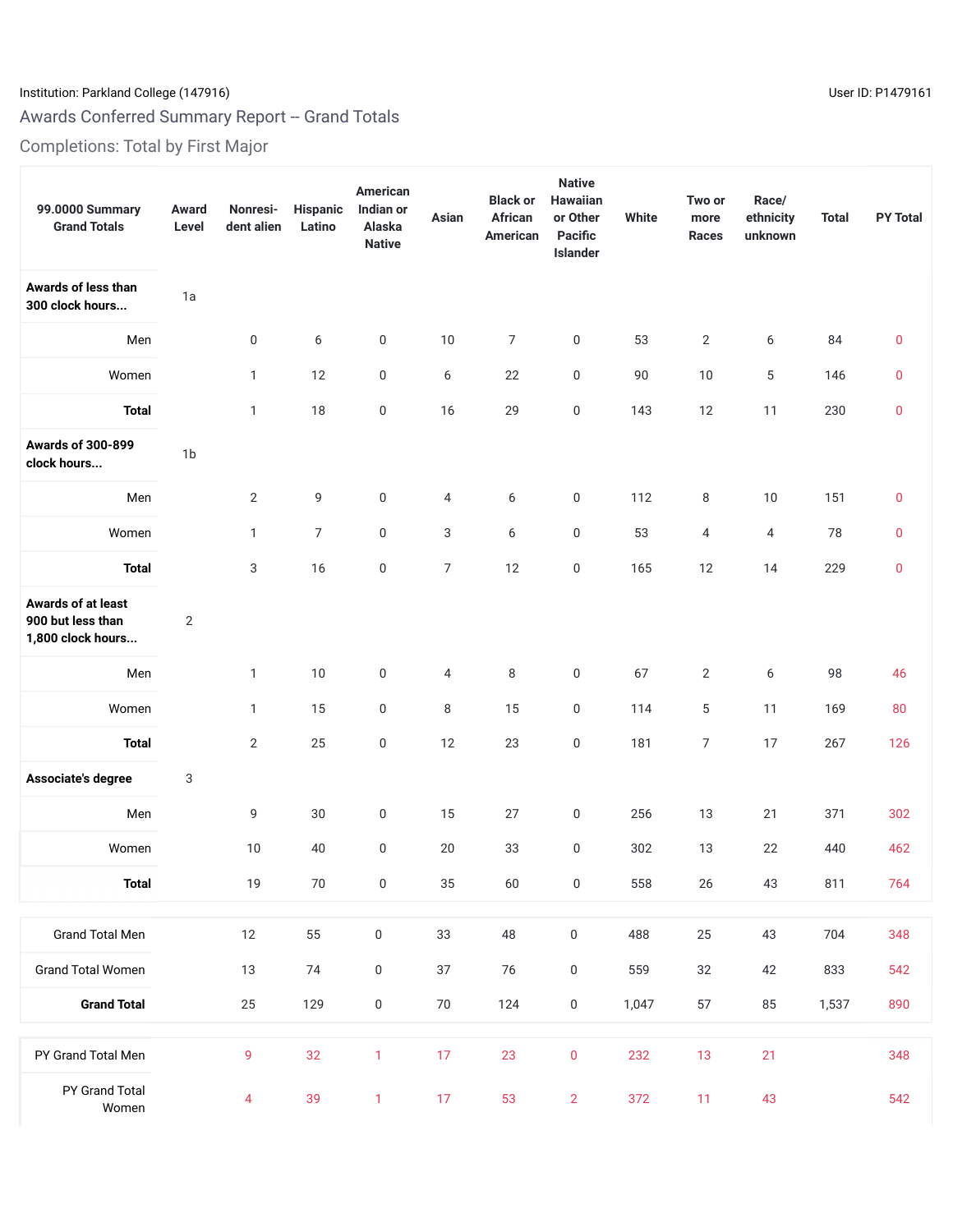| PY Grand Total | 1 O |  | 34 |  | 76 2 604 | 2Λ. | n/I | 890 |
|----------------|-----|--|----|--|----------|-----|-----|-----|
|                |     |  |    |  |          |     |     |     |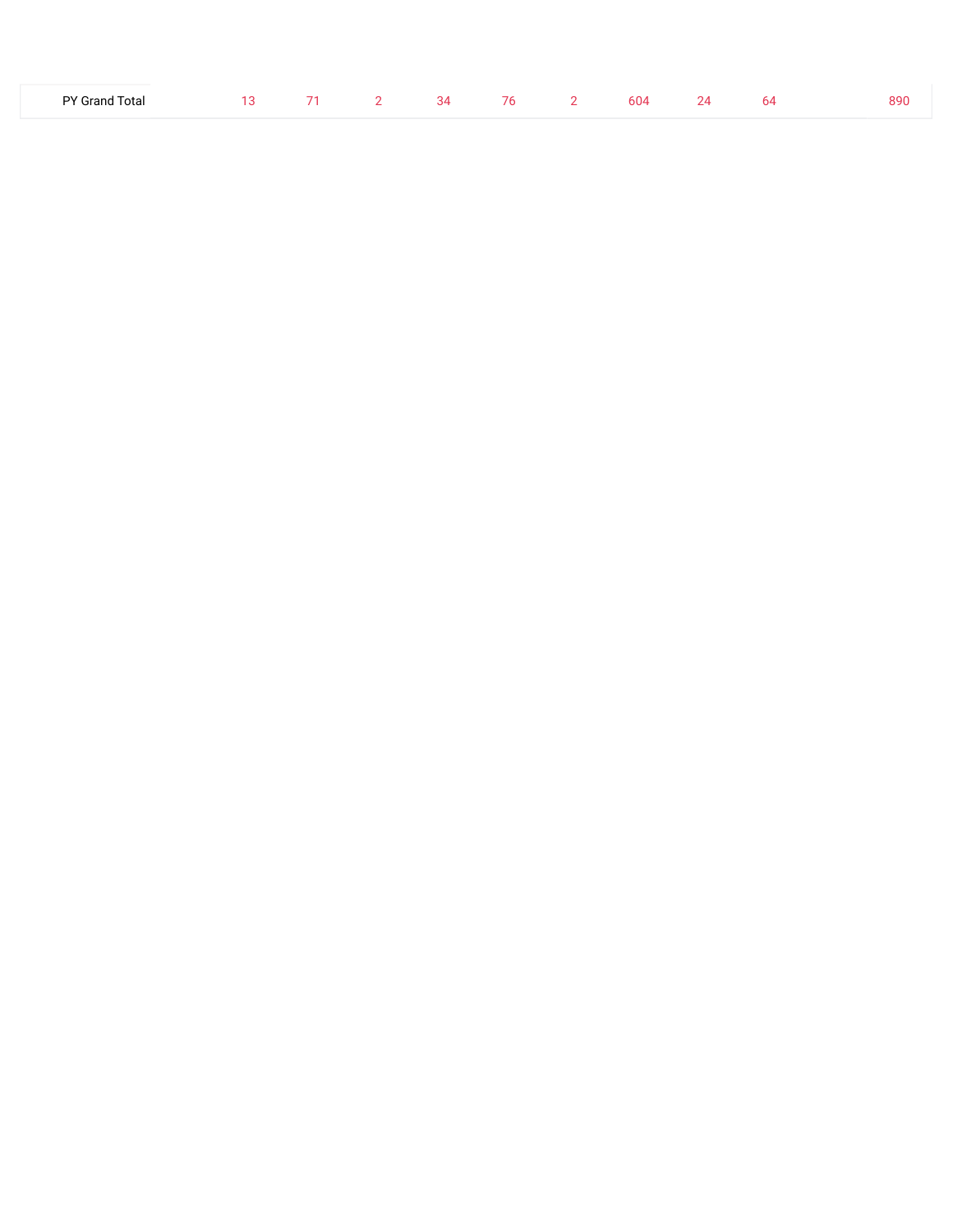## All Completers

## **All Completers**

Institutions must report the following information. (Some data will be pre-populated from the completions by CIP code data.)

Number of students by gender and race and ethnicity earning an award between July 1, 2019 and June 30, 2020. Count each student only once, regardless of how many awards he/she earned. The intent of this screen is to collect an unduplicated count of total numbers of *completers*.

- Report Hispanic/Latino individuals of any race as Hispanic/Latino
- Report race for non-Hispanic/Latino individuals only

|                                           | Men                |                     | Women              |                     | <b>Total Students</b> |
|-------------------------------------------|--------------------|---------------------|--------------------|---------------------|-----------------------|
|                                           | Number of Students | <b>Total Awards</b> | Number of Students | <b>Total Awards</b> |                       |
| Nonresident alien                         | 11                 | 12                  | 12                 | 13                  | 23                    |
| Hispanic/Latino                           | 45                 | 55                  | 60                 | 74                  | 105                   |
| American Indian or Alaska Native          |                    | 0                   |                    | 0                   | 0                     |
| Asian                                     | 26                 | 33                  | 31                 | 37                  | 57                    |
| <b>Black or African American</b>          | 40                 | 48                  | 65                 | 76                  | 105                   |
| Native Hawaiian or Other Pacific Islander |                    | $\mathbf 0$         |                    | 0                   | 0                     |
| White                                     | 389                | 488                 | 440                | 559                 | 829                   |
| Two or more races                         | 21                 | 25                  | 29                 | 32                  | 50                    |
| Race and ethnicity unknown                | 37                 | 43                  | 33                 | 42                  | 70                    |
| <b>TOTAL</b>                              | 569                | 704                 | 670                | 833                 | 1,239                 |
| <b>PY TOTAL</b>                           | 485                |                     | 749                |                     | 1,234                 |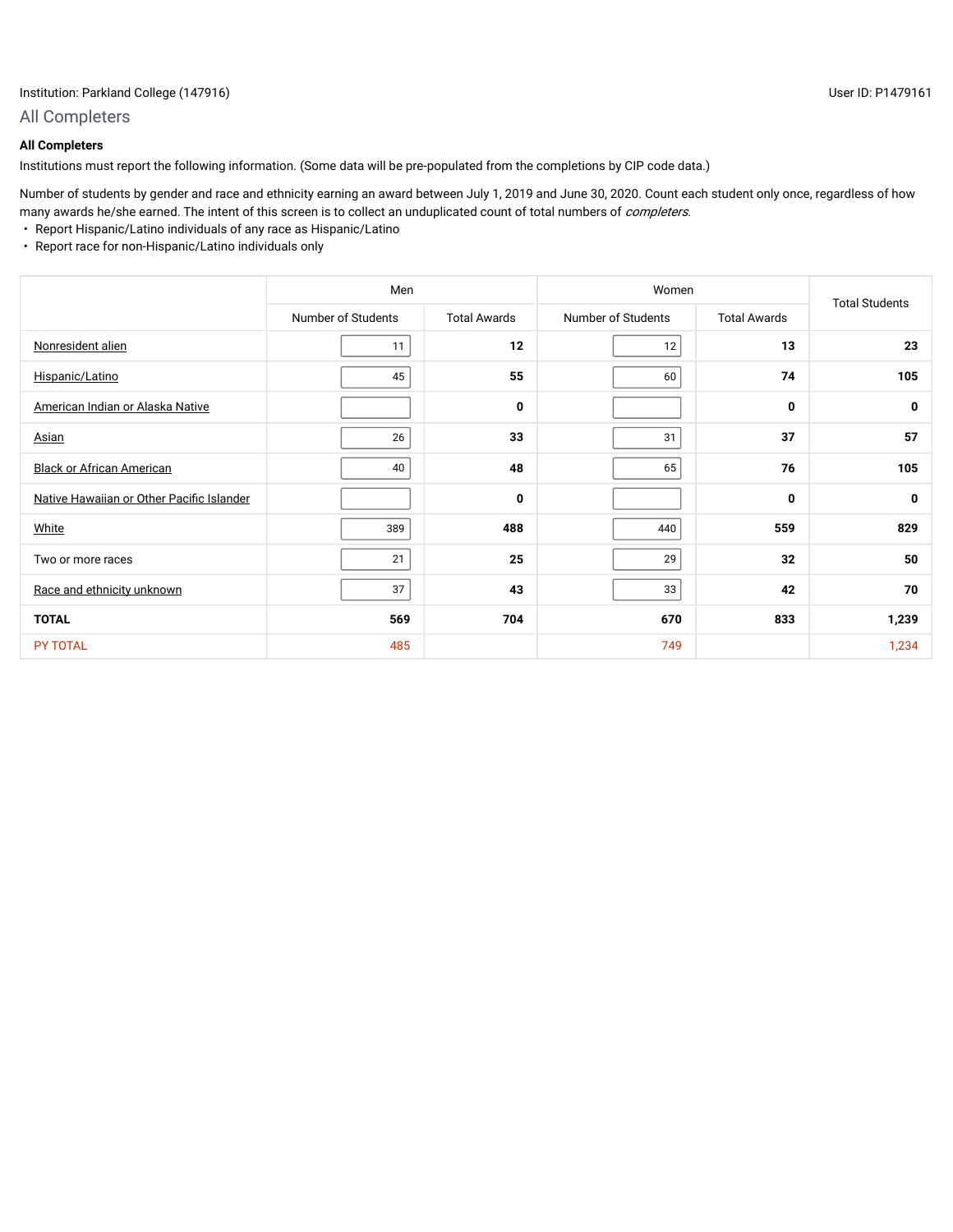## **Completers by Level**

## **Postsecondary awards, certificates, or diplomas of**

- **less than 300 clock hours, or**
- **less than 9 semester or trimester credit hours, or**
- **less than 13 quarter credit hours**

Number of students by gender, by race and ethnicity, and by age earning this award between July 1, 2019 and June 30, 2020. Each student should be counted once per award level. For example, if a student earned a master's degree and a doctor's degree, he/she should be counted once in master's and once in doctor's. A student earning two master's degrees should be counted only once.

- Report Hispanic/Latino individuals of any race as Hispanic/Latino
- Report race for non-Hispanic/Latino individuals only

#### **By Gender**

|                 | Number of Students | <b>Total Awards</b> |
|-----------------|--------------------|---------------------|
| Men             | 83                 | 84                  |
| Women           | 146                | 146                 |
| <b>TOTAL</b>    | 229                | 230                 |
| <b>PY TOTAL</b> |                    |                     |

## **By Race/Ethnicity**

|                                           | Number of Students | <b>Total Awards</b> |
|-------------------------------------------|--------------------|---------------------|
| Nonresident alien                         |                    | $\mathbf{1}$        |
| Hispanic/Latino                           | 18                 | 18                  |
| American Indian or Alaska Native          | 0                  | 0                   |
| <b>Asian</b>                              | 15                 | 16                  |
| <b>Black or African American</b>          | 29                 | 29                  |
| Native Hawaiian or Other Pacific Islander | 0                  | 0                   |
| White                                     | 143                | 143                 |
| Two or more races                         | 12                 | 12                  |
| Race and ethnicity unknown                | 11                 | 11                  |
| <b>TOTAL</b>                              | 229                | 230                 |

|              | Number of Students | <b>Total Awards</b> |
|--------------|--------------------|---------------------|
| Under 18     | q                  |                     |
| 18-24        | 135                |                     |
| 25-39        | 60                 |                     |
| 40 and Above | 25                 |                     |
| Age Unknown  | 0                  |                     |
| <b>TOTAL</b> | 229                | 230                 |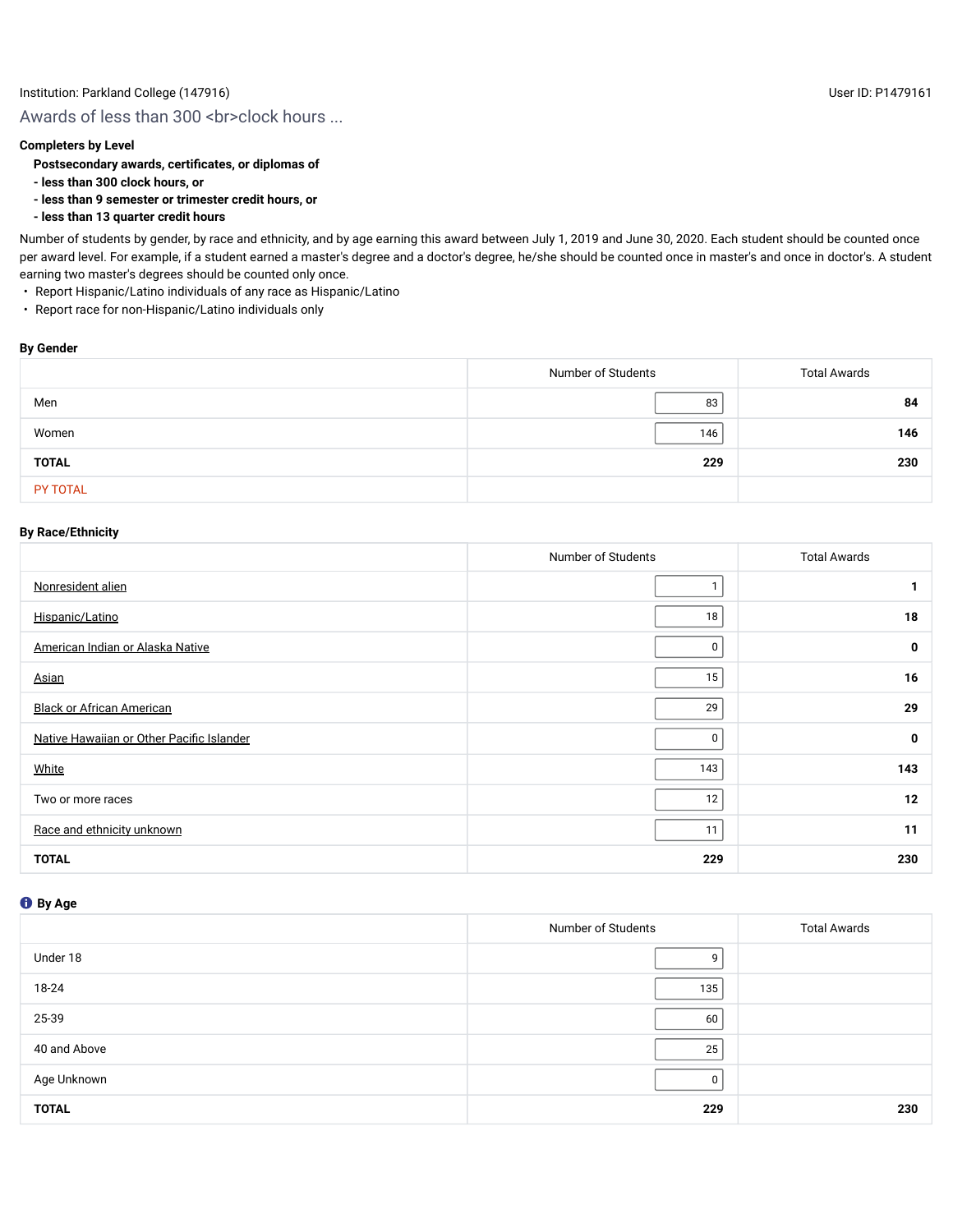## Awards of 300-899 <br >>br>clock hours ...

### **Completers by Level**

#### **Postsecondary awards, certificates, or diplomas of**

- **300-899 clock hours, or**
- **9-29 semester or trimester credit hours, or**
- **13-44 quarter credit hours**

Number of students by gender, by race and ethnicity, and by age earning this award between July 1, 2019 and June 30, 2020. Each student should be counted once per award level. For example, if a student earned a master's degree and a doctor's degree, he/she should be counted once in master's and once in doctor's. A student earning two master's degrees should be counted only once.

- Report Hispanic/Latino individuals of any race as Hispanic/Latino
- Report race for non-Hispanic/Latino individuals only

#### **By Gender**

|                 | Number of Students | <b>Total Awards</b> |
|-----------------|--------------------|---------------------|
| Men             | 139                | 151                 |
| Women           | 73                 | 78                  |
| <b>TOTAL</b>    | 212                | 229                 |
| <b>PY TOTAL</b> |                    |                     |

## **By Race/Ethnicity**

|                                           | Number of Students | <b>Total Awards</b> |
|-------------------------------------------|--------------------|---------------------|
| Nonresident alien                         | 3                  | 3                   |
| Hispanic/Latino                           | 15                 | 16                  |
| American Indian or Alaska Native          | 0                  | 0                   |
| <b>Asian</b>                              | 6                  | $\overline{7}$      |
| <b>Black or African American</b>          | 12                 | 12                  |
| Native Hawaiian or Other Pacific Islander | 0                  | 0                   |
| White                                     | 151                | 165                 |
| Two or more races                         | 12                 | 12                  |
| Race and ethnicity unknown                | 13                 | 14                  |
| <b>TOTAL</b>                              | 212                | 229                 |

|              | Number of Students | <b>Total Awards</b> |
|--------------|--------------------|---------------------|
| Under 18     |                    |                     |
| 18-24        | 117                |                     |
| 25-39        | 62                 |                     |
| 40 and Above | 32                 |                     |
| Age Unknown  | 0                  |                     |
| <b>TOTAL</b> | 212                | 229                 |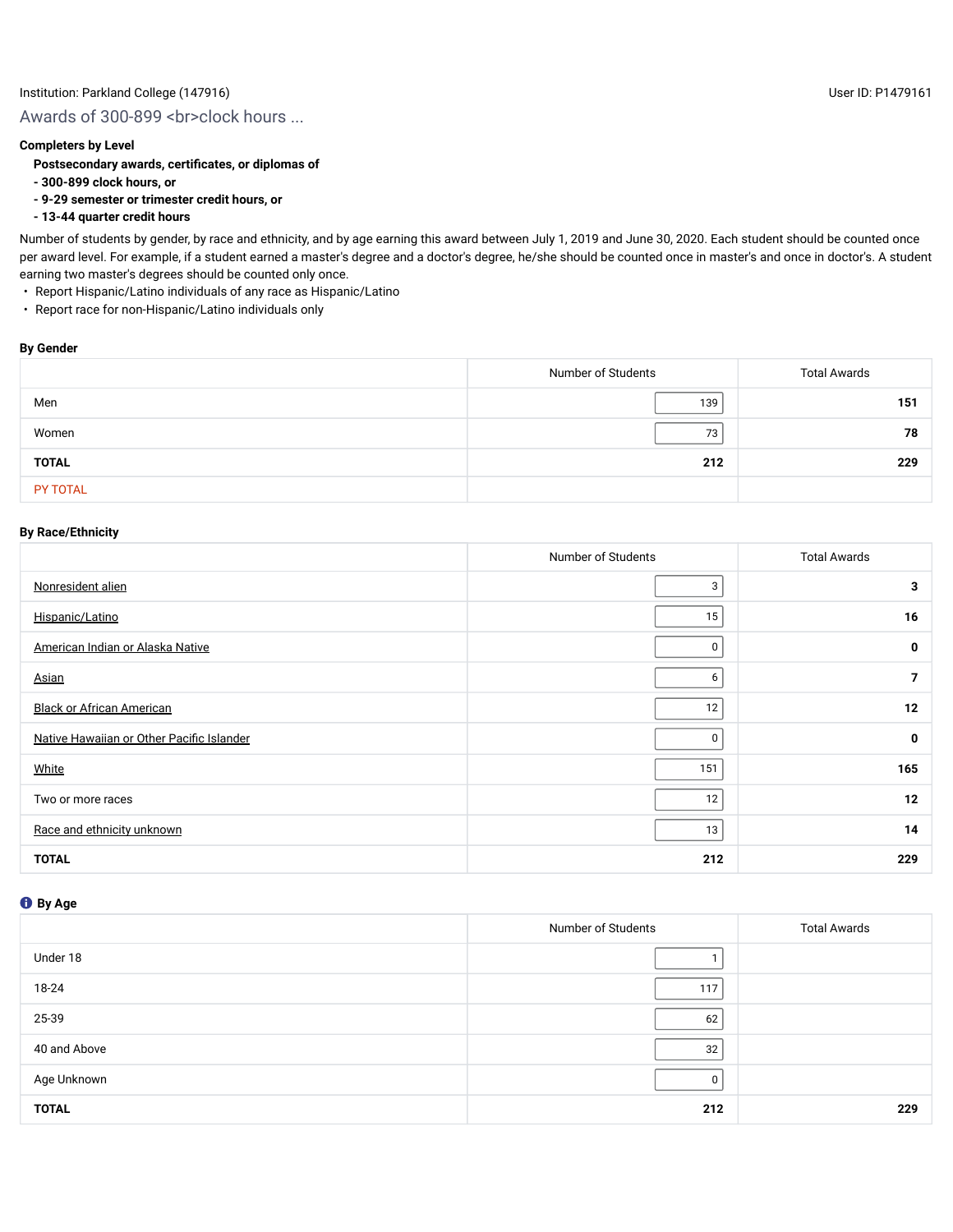# Awards of 900 or more <br ><br >clock hours ...

## **Completers by Level**

## **Postsecondary awards, certificates, or diplomas of**

- **900 or more clock hours, or**
- **30 or more semester or trimester credit hours, or**
- **45 or more quarter credit hours**

Number of students by gender, by race and ethnicity, and by age earning this award between July 1, 2019 and June 30, 2020. Each student should be counted once per award level. For example, if a student earned a master's degree and a doctor's degree, he/she should be counted once in master's and once in doctor's. A student earning two master's degrees should be counted only once.

- Report Hispanic/Latino individuals of any race as Hispanic/Latino
- Report race for non-Hispanic/Latino individuals only

#### **By Gender**

|              | Number of Students | <b>Total Awards</b> |
|--------------|--------------------|---------------------|
| Men          | 95                 | 98                  |
| Women        | 168                | 169                 |
| <b>TOTAL</b> | 263                | 267                 |
| PY TOTAL     | 119                |                     |

## **By Race/Ethnicity**

|                                           | Number of Students | <b>Total Awards</b> |
|-------------------------------------------|--------------------|---------------------|
| Nonresident alien                         | 2                  | $\mathbf{2}$        |
| Hispanic/Latino                           | 25                 | 25                  |
| American Indian or Alaska Native          | 0                  | 0                   |
| Asian                                     | 12                 | 12                  |
| <b>Black or African American</b>          | 23                 | 23                  |
| Native Hawaiian or Other Pacific Islander | 0                  | 0                   |
| White                                     | 177                | 181                 |
| Two or more races                         | $\overline{7}$     | $\overline{7}$      |
| Race and ethnicity unknown                | 17                 | 17                  |
| <b>TOTAL</b>                              | 263                | 267                 |

|              | Number of Students | <b>Total Awards</b> |
|--------------|--------------------|---------------------|
| Under 18     | 0                  |                     |
| 18-24        | 182                |                     |
| 25-39        | 62                 |                     |
| 40 and Above | 19                 |                     |
| Age Unknown  | 0                  |                     |
| <b>TOTAL</b> | 263                | 267                 |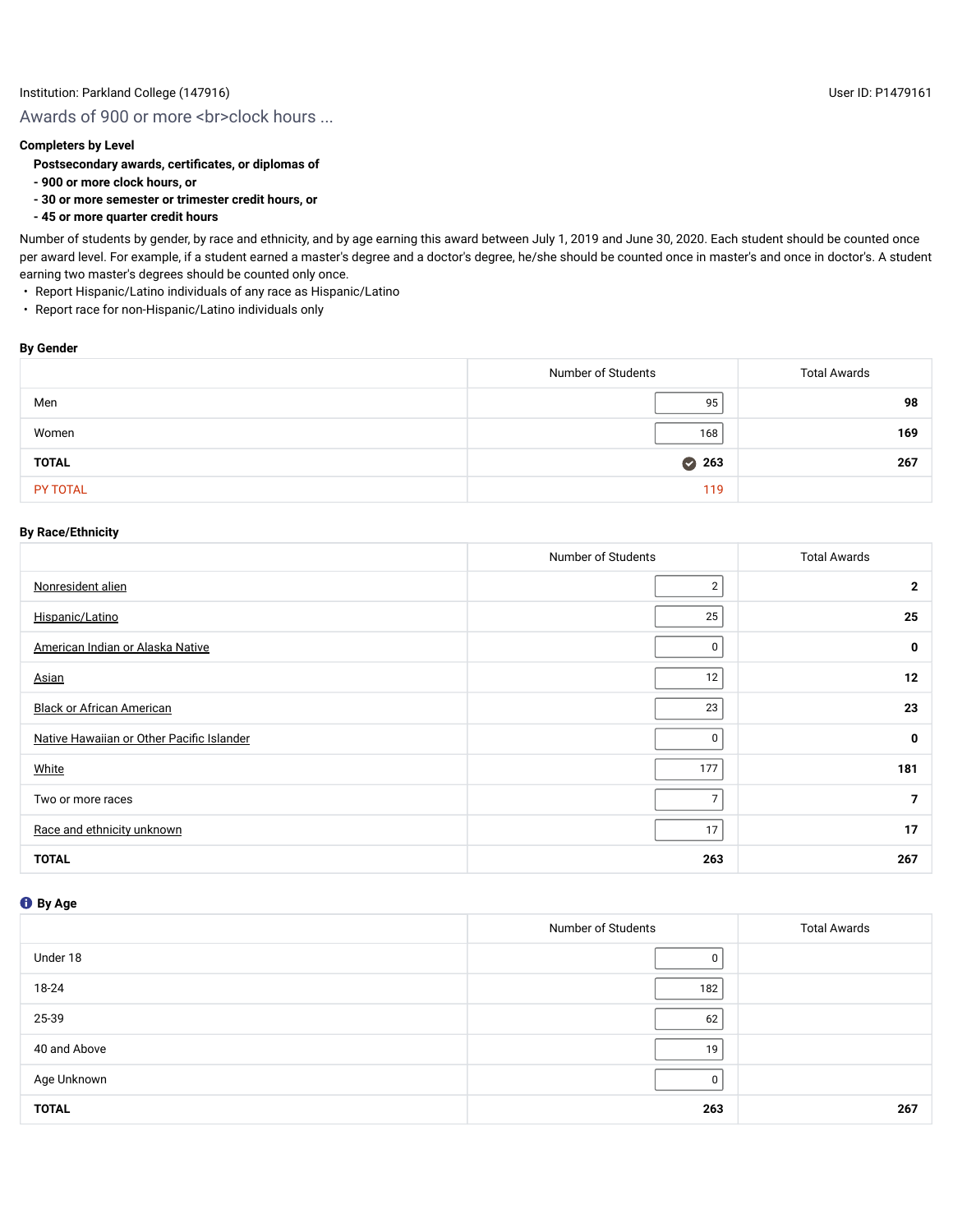## Institution: Parkland College (147916) User ID: P1479161

## Associate's degree

## **Completers by Level**

## **Associate's degree**

Number of students by gender, by race and ethnicity, and by age earning this award between July 1, 2019 and June 30, 2020. Each student should be counted once per award level. For example, if a student earned a master's degree and a doctor's degree, he/she should be counted once in master's and once in doctor's. A student earning two master's degrees should be counted only once.

- Report Hispanic/Latino individuals of any race as Hispanic/Latino
- Report race for non-Hispanic/Latino individuals only

### **By Gender**

|              | Number of Students | <b>Total Awards</b> |
|--------------|--------------------|---------------------|
| Men          | 370                | 371                 |
| Women        | 435                | 440                 |
| <b>TOTAL</b> | 805                | 811                 |
| PY TOTAL     | 757                |                     |

#### **By Race/Ethnicity**

|                                           | Number of Students | <b>Total Awards</b> |
|-------------------------------------------|--------------------|---------------------|
| Nonresident alien                         | 19                 | 19                  |
| Hispanic/Latino                           | 69                 | 70                  |
| American Indian or Alaska Native          | 0                  | $\mathbf 0$         |
| Asian                                     | 35                 | 35                  |
| <b>Black or African American</b>          | 59                 | 60                  |
| Native Hawaiian or Other Pacific Islander | 0                  | $\mathbf 0$         |
| White                                     | 554                | 558                 |
| Two or more races                         | 26                 | 26                  |
| Race and ethnicity unknown                | 43                 | 43                  |
| <b>TOTAL</b>                              | 805                | 811                 |

|              | Number of Students | <b>Total Awards</b> |
|--------------|--------------------|---------------------|
| Under 18     | 0                  |                     |
| 18-24        | 541                |                     |
| 25-39        | 210                |                     |
| 40 and Above | 54                 |                     |
| Age Unknown  | <sup>0</sup>       |                     |
| <b>TOTAL</b> | 805                | 811                 |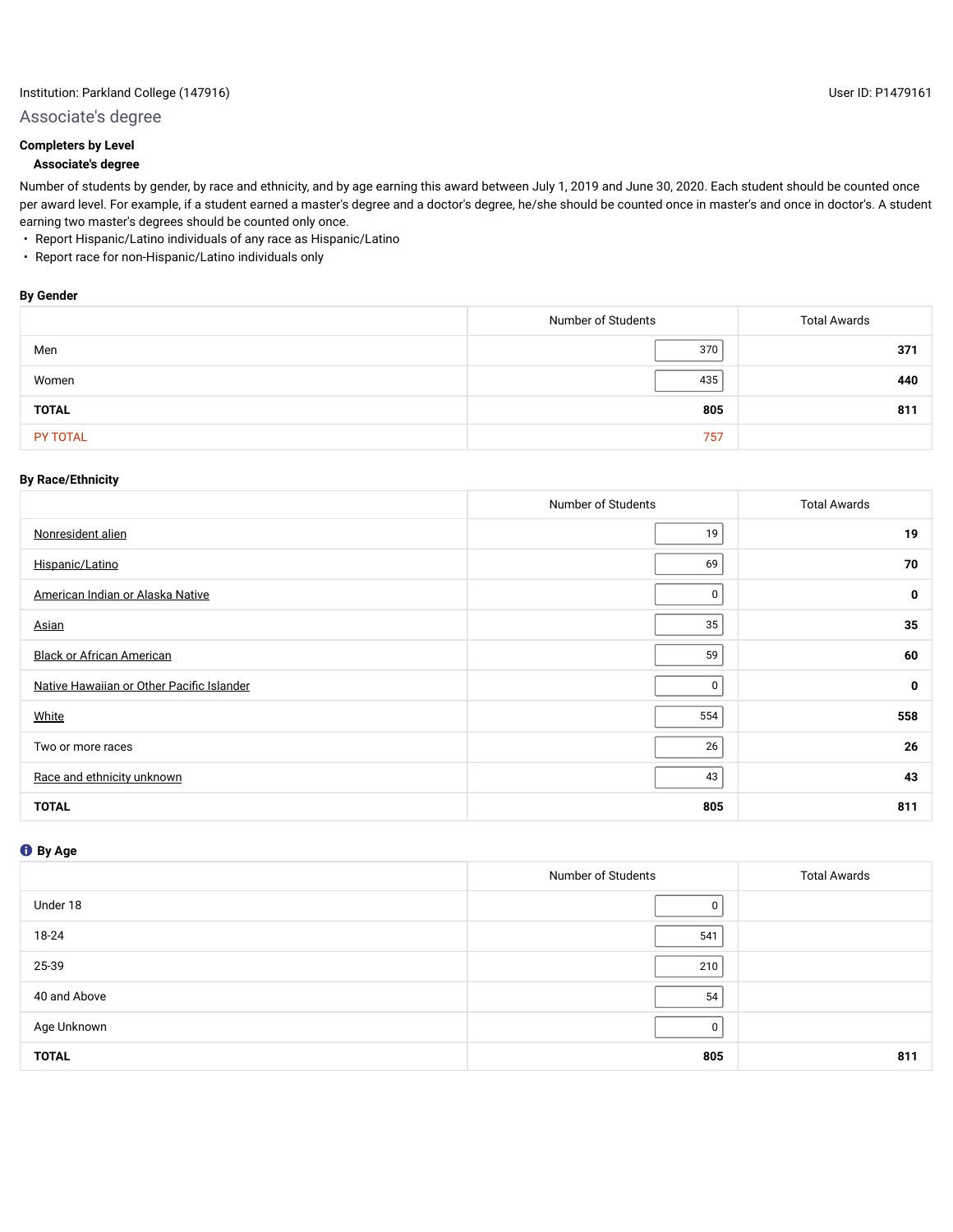## Institution: Parkland College (147916) User ID: P1479161

## Prepared By

## **Prepared by**

Reporting Reminders:

- The name of the preparer is being collected so that we can follow up with the appropriate person in the event that there are questions concerning the data.
- The Keyholder will be copied on all email correspondence to other preparers.
- The time it took to prepare this component is being collected so that we can continue to improve our estimate of the reporting burden associated with IPEDS. • Please include in your estimate the time it took for you to review instructions, query and search data sources, complete and review the component, and submit the data through the Data Collection System.
- Thank you for your assistance.

| This survey component was prepared by: |        |                        |   |                          |  |                   |  |  |  |  |
|----------------------------------------|--------|------------------------|---|--------------------------|--|-------------------|--|--|--|--|
| $\circledcirc$                         |        | Keyholder              | ╰ | SFA Contact              |  | <b>HR Contact</b> |  |  |  |  |
| О                                      |        | <b>Finance Contact</b> | Ć | Academic Library Contact |  | Other             |  |  |  |  |
|                                        | Name:  | Alison Groot           |   |                          |  |                   |  |  |  |  |
|                                        | Email: | agroot@parkland.edu    |   |                          |  |                   |  |  |  |  |
|                                        |        |                        |   |                          |  |                   |  |  |  |  |

How many staff from your institution only were involved in the data collection and reporting process of this survey component?

1.00 Number of Staff (including yourself)

How many hours did you and others from your institution only spend on each of the steps below when responding to this survey component? Exclude the hours spent collecting data for state and other reporting purposes.

| Staff member  | <b>Collecting Data Needed</b> | Revising Data to Match<br><b>IPEDS Requirements</b> | <b>Entering Data</b> | Revising and Locking Data |
|---------------|-------------------------------|-----------------------------------------------------|----------------------|---------------------------|
| Your office   | 2.00<br>hours                 | hours                                               | 2.00<br>hours        | 4.00<br>hours             |
| Other offices | hours                         | hours                                               | hours                | hours                     |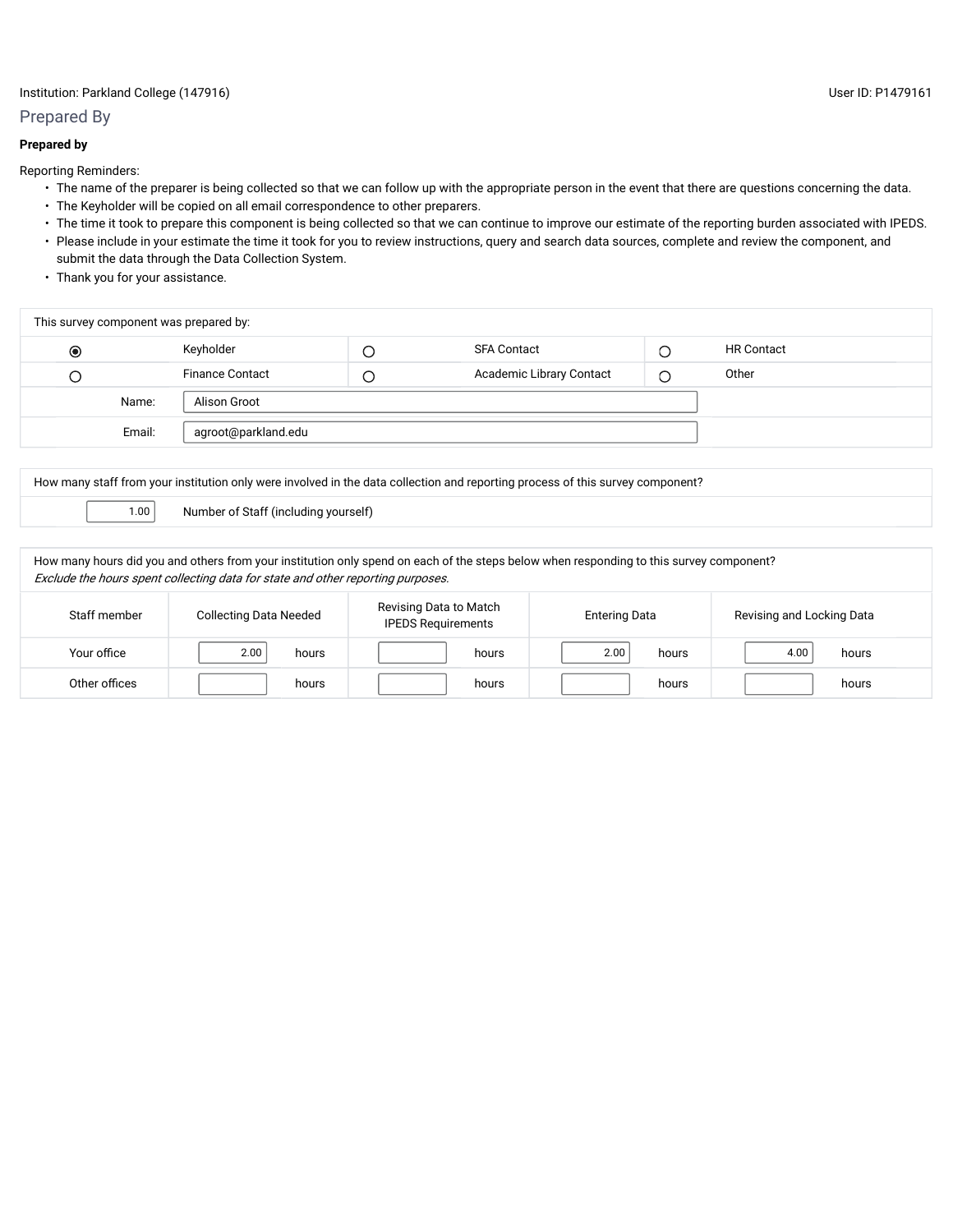Institution: Parkland College (147916) Contract the User ID: P1479161 Summary